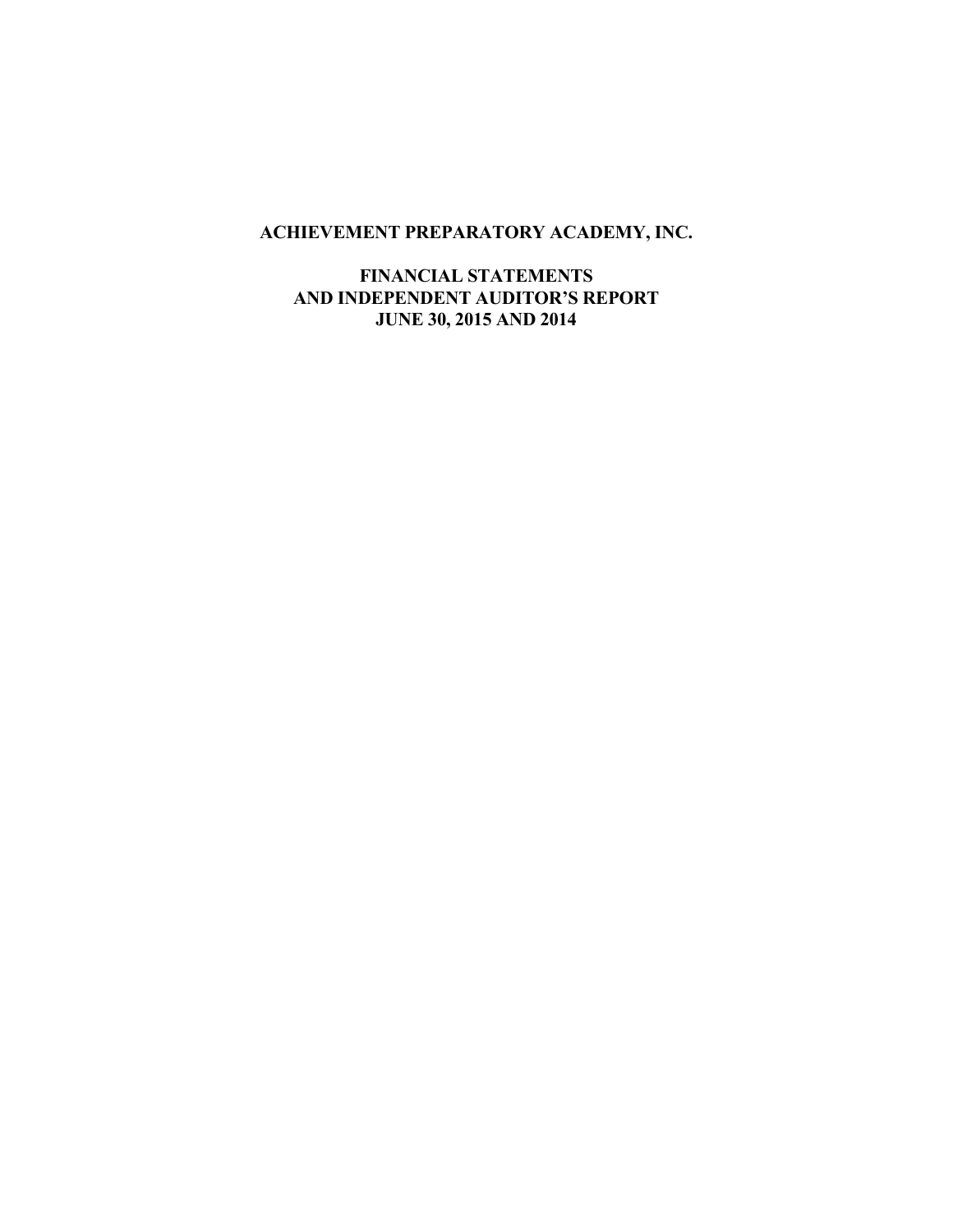# **TABLE OF CONTENTS**

|                                                                                                                                                                                                                                                  | Page No   |
|--------------------------------------------------------------------------------------------------------------------------------------------------------------------------------------------------------------------------------------------------|-----------|
| <b>INDEPENDENT AUDITOR'S REPORT</b>                                                                                                                                                                                                              | $1 - 3$   |
| <b>FINANCIAL STATEMENTS</b>                                                                                                                                                                                                                      |           |
| <b>Statements of Financial Position</b>                                                                                                                                                                                                          | 4         |
| <b>Statements of Activities</b>                                                                                                                                                                                                                  | $5 - 6$   |
| <b>Statements of Functional Expenses</b>                                                                                                                                                                                                         | $7 - 8$   |
| <b>Statements of Cash Flows</b>                                                                                                                                                                                                                  | 9         |
| Notes to the Financial Statements                                                                                                                                                                                                                | $10 - 17$ |
| <b>Independent Auditor's Report on Internal Control Over</b><br><b>Financial Reporting and on Compliance and Other</b><br><b>Matters Based on an Audit of Financial Statements</b><br>Performed in Accordance with Government Auditing Standards | $18 - 19$ |
| <b>Independent Auditor's Report on Compliance for Each Major</b><br><b>Program and on Internal Control Over Compliance</b><br><b>Required by OMB Circular A-133</b>                                                                              | $20 - 21$ |
| <b>Schedule of Expenditures of Federal Awards</b>                                                                                                                                                                                                | 22        |
| <b>Notes to the Schedule of Expenditures of Federal Awards</b>                                                                                                                                                                                   | 23        |
| <b>Schedule of Findings and Questioned Costs</b>                                                                                                                                                                                                 | $24 - 25$ |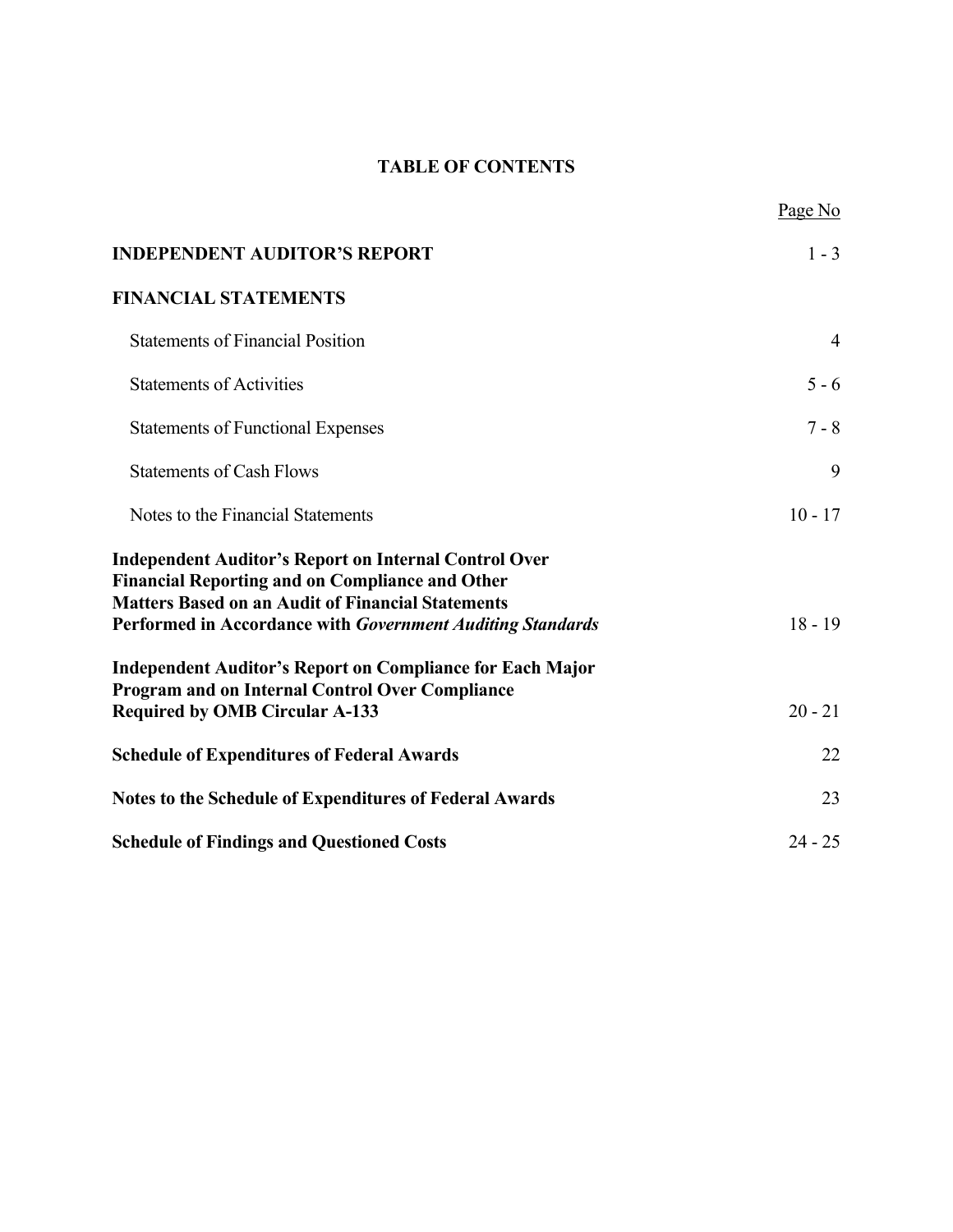

1730 Rhode Island Avenue, NW Suite 800 Washington, DC 20036 (202) 296-3306 Fax: (202) 296-0059

## Independent Auditor's Report

The Board of Trustees Achievement Preparatory Academy, Inc. Washington, DC

### **Report on the Financial Statements**

We have audited the accompanying financial statements of Achievement Preparatory Academy, Inc. (the "School"), which comprise the statements of financial position as of June 30, 2015, and the related statements of activities, functional expenses and cash flows for the years then ended, and the related notes to the financial statements.

### **Management's Responsibility for the Financial Statements**

Management is responsible for the preparation and fair presentation of these financial statements in accordance with accounting principles generally accepted in the United States of America; this includes the design, implementation, and maintenance of internal control relevant to the preparation and fair presentation of financial statements that are free from material misstatement, whether due to fraud or error.

### **Auditor's Responsibility**

Our responsibility is to express an opinion on these financial statements based on our audit. We conducted our audit in accordance with auditing standards generally accepted in the United States of America and the standards applicable to financial audits contained in *Government Auditing Standards,* issued by the Comptroller General of the United States. Those standards require that we plan and perform the audit to obtain reasonable assurance about whether the financial statements are free from material misstatement.

An audit involves performing procedures to obtain audit evidence about the amounts and disclosures in the financial statements. The procedures selected depend on the auditor's judgment, including the assessment of the risks of material misstatement of the financial statements, whether due to fraud or error. In making those risk assessments, the auditor considers internal control relevant to the entity's preparation and fair presentation of the financial statements in order to design audit procedures that are appropriate in the circumstances, but not for the purpose of expressing an opinion on the effectiveness of the entity's internal control. Accordingly, we express no such opinion. An audit also includes evaluating the appropriateness of accounting policies used and the reasonableness of significant accounting estimates made by management, as well as evaluating the overall presentation of the financial statements.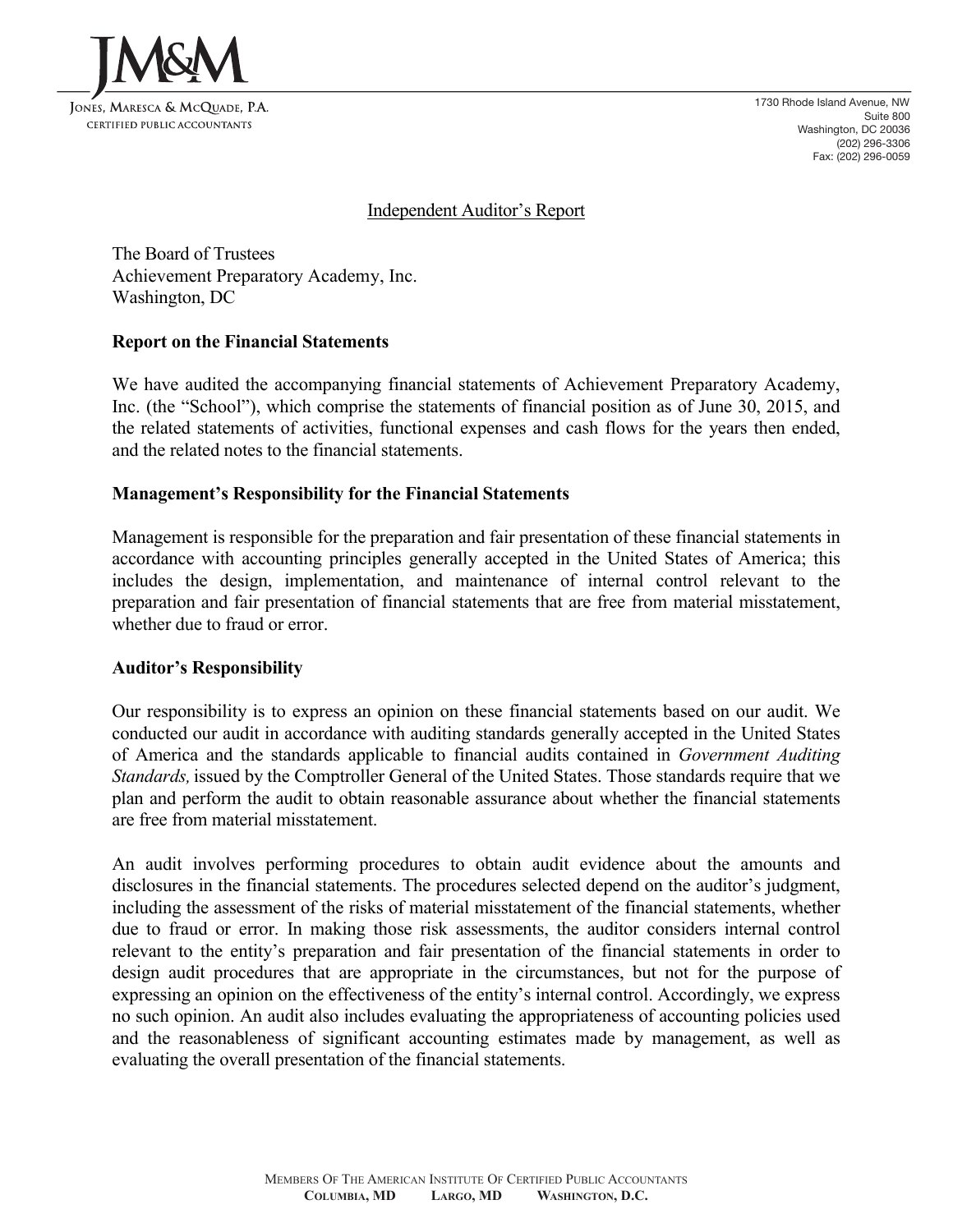Achievement Preparatory Academy, Inc. Independent Auditor's Report Page 2

We believe that the audit evidence we have obtained is sufficient and appropriate to provide a basis for our audit opinion.

## **Opinion**

In our opinion, the financial statements referred to above present fairly, in all material respects, the financial position of Achievement Preparatory Academy, Inc. as of June 30, 2015, and the changes in its net assets and its cash flows for the year then ended in accordance with accounting principles generally accepted in the United States of America.

### **Prior Period Financial Statements**

The financial statements as of June 30, 2014, were audited by McQuade Brennan, LLP, who merged with Jones, Maresca & McQuade, P.A. as of February 1, 2015, and whose report dated October 31, 2014, expressed an unmodified opinion on those statements.

## **Other Matters**

## *Other Information*

Our audits were conducted for the purpose of forming an opinion on the financial statements as a whole. The accompanying schedule of expenditures of federal awards as required by Office of Management and Budget Circular A-133*, Audits of States, Local Governments, and Non-Profit Organizations* is presented for purposes of additional analysis and are not a required part of the financial statements. Such information is the responsibility of management and was derived from and relates directly to the underlying accounting and other records used to prepare the financial statements. The information has been subjected to the auditing procedures applied in the audit of the financial statements and certain additional procedures, including comparing and reconciling such information directly to the underlying accounting and other records used to prepare the financial statements or to the financial statements themselves, and other additional procedures in accordance with auditing standards generally accepted in the United States of America. In our opinion, the information is fairly stated, in all material respects, in relation to the financial statements as a whole.

### **Other Reporting Required by** *Government Auditing Standards*

In accordance with *Government Auditing Standards*, we have also issued our report dated October 21, 2015, on our consideration of the School's internal control over financial reporting and on our tests of its compliance with certain provisions of laws, regulations, contracts, and grant agreements and other matters. The purpose of that report is to describe the scope of our testing of internal control over financial reporting and compliance and the results of that testing, and not to provide an opinion on internal control over financial reporting or on compliance. That report is an integral part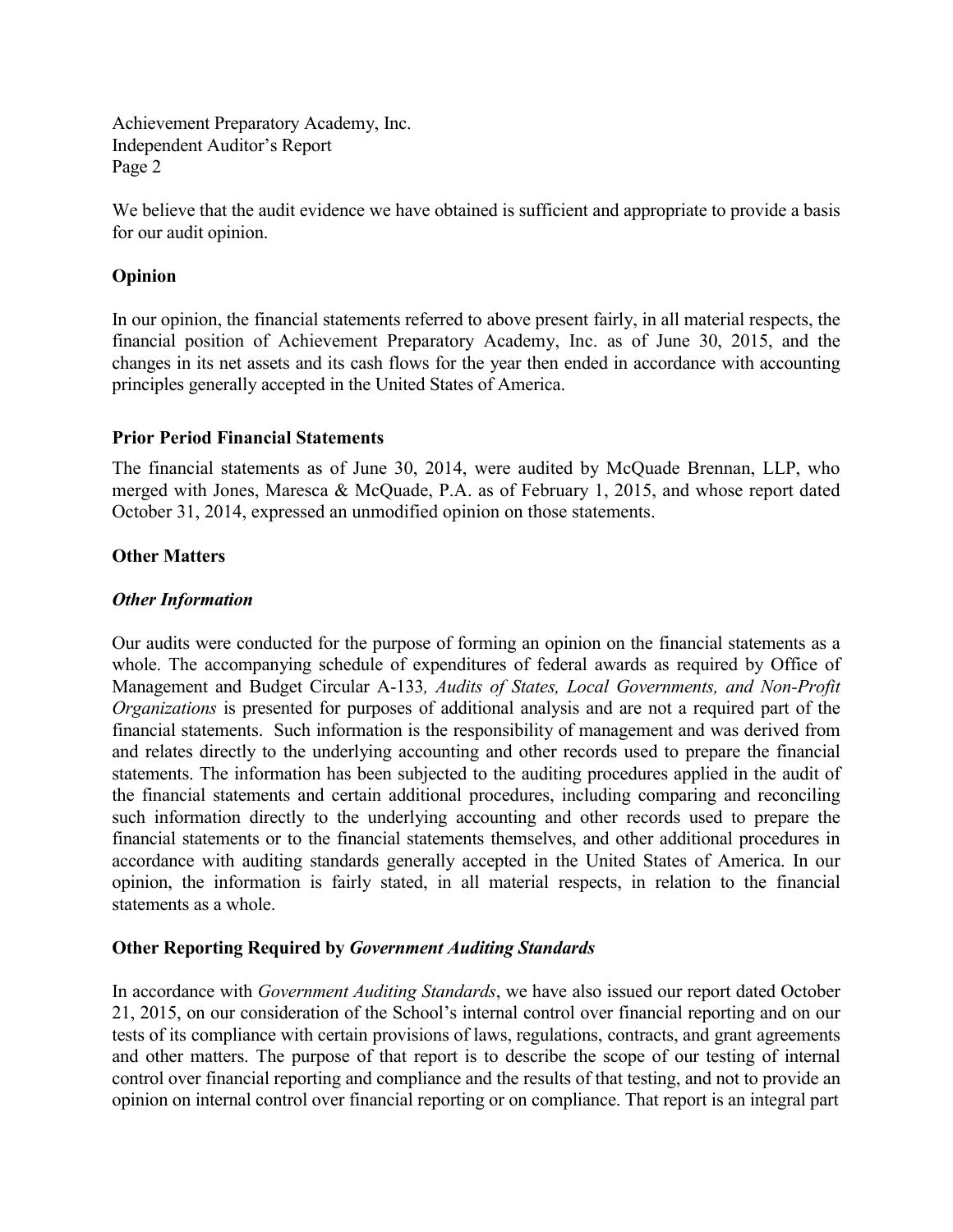Achievement Preparatory Academy, Inc. Independent Auditor's Report Page 3

of an audit performed in accordance with *Government Auditing Standards* in considering the School's internal control over financial reporting and compliance.

Jam Marma & Ma Quade PA

Washington, DC October 21, 2015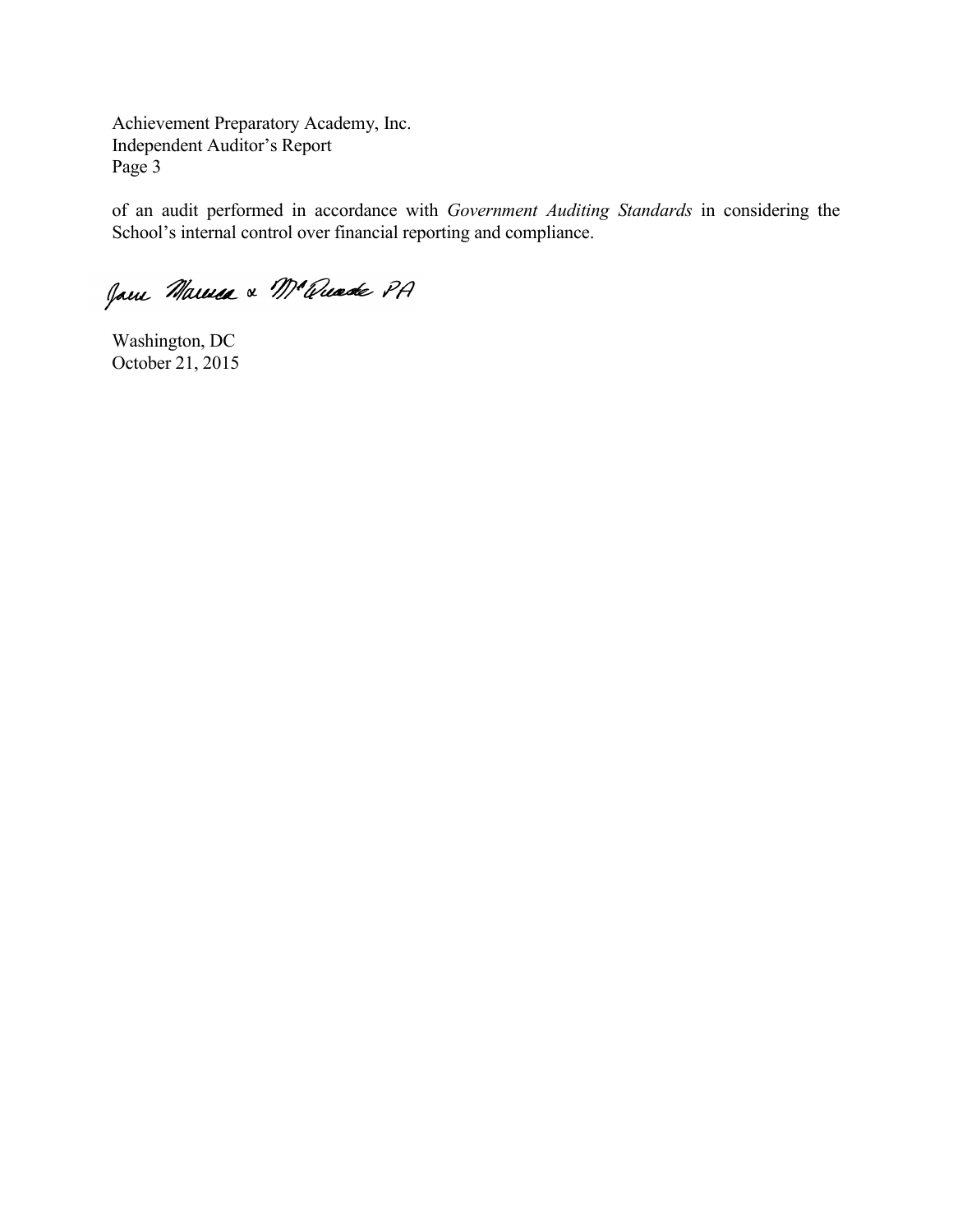## **ACHIEVEMENT PREPARATORY ACADEMY, INC. STATEMENTS OF FINANCIAL POSITION YEARS ENDED JUNE 30, 2015 AND 2014**

|                                    | 2015            | 2014                   |
|------------------------------------|-----------------|------------------------|
| <b>ASSETS</b>                      |                 |                        |
| <b>CURRENT ASSETS</b>              |                 |                        |
| Cash and cash equivalents          | 3,950,140<br>\$ | S<br>1,687,221         |
| Grants receivable                  | 125,299         | 183,735                |
| Accounts receivable                | 10,384          | 4,423                  |
| Prepaid expenses                   | 23,340          | 39,715                 |
| Total current assets               | 4,109,163       | $\overline{1,915,094}$ |
| PROPERTY AND EQUIPMENT             |                 |                        |
| Furniture and equipment            | 1,001,789       | 876,289                |
| Leasehold improvements             | 190,799         | 190,799                |
| Construction in progress           | 6,447,198       |                        |
| Less: accumulated depreciation     | (815, 325)      | (516, 307)             |
| Property and equipment, net        | 6,824,461       | 550,781                |
| <b>OTHER ASSETS</b>                |                 |                        |
| Security deposits                  | 5,000           | 5,000                  |
| Total other assets                 | 5,000           | 5,000                  |
| <b>TOTAL ASSETS</b>                | \$10,938,624    | 2,470,875<br>\$        |
| <b>LIABILITIES AND NET ASSETS</b>  |                 |                        |
| <b>CURRENT LIABILITIES</b>         |                 |                        |
| Accounts payable                   | 2,710,505<br>\$ | \$<br>127,018          |
| Accrued expenses                   | 133,089         | 136,291                |
| Deferred revenue                   | 38,759          | 178,581                |
| Accrued interest payable           | 32,967          |                        |
| Deferred rent and lease incentives |                 | 118,755                |
| Total current liabilities          | 2,915,320       | 560,645                |
| <b>NONCURRENT LIABILITIES</b>      |                 |                        |
| Notes payable                      | 4,200,000       |                        |
| Total noncurrent liabilities       | 4,200,000       |                        |
| <b>TOTAL LIABILITIES</b>           | 7,115,320       | 560,645                |
| <b>NET ASSETS</b>                  |                 |                        |
| Unrestricted                       | 3,700,304       | 1,784,230              |
| Temporarily restricted             | 123,000         | 126,000                |
| Total net assets                   | 3,823,304       | 1,910,230              |
| TOTAL LIABILITIES AND NET ASSETS   | \$10,938,624    | 2,470,875<br>\$        |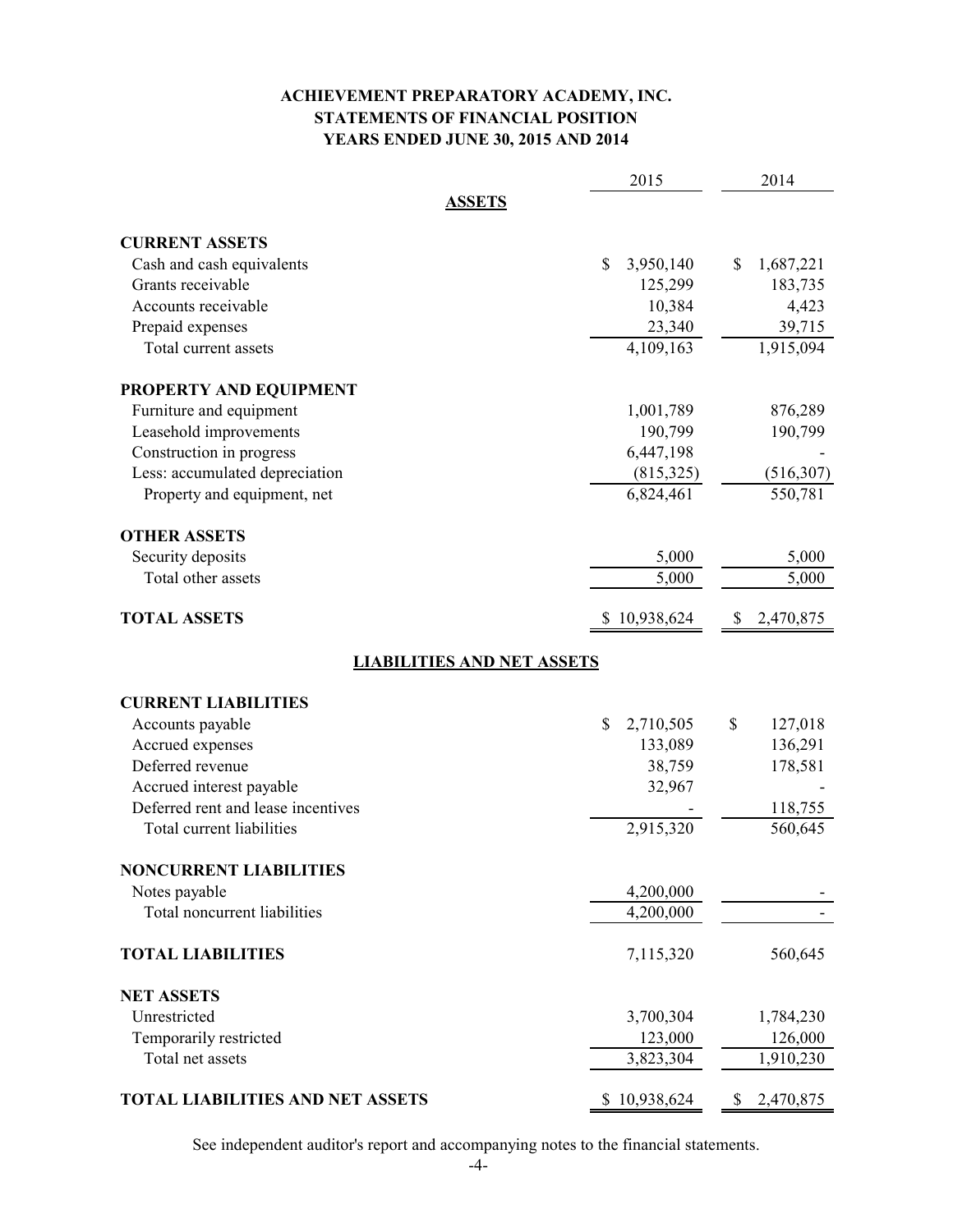### **ACHIEVEMENT PREPARATORY ACADEMY, INC. STATEMENTS OF ACTIVITIES YEAR ENDED JUNE 30, 2015**

|                                       | Unrestricted |            | Restricted |         | Total |            |
|---------------------------------------|--------------|------------|------------|---------|-------|------------|
| <b>REVENUE AND SUPPORT</b>            |              |            |            |         |       |            |
| Per pupil appropriations              | \$           | 8,429,607  | \$         |         | \$    | 8,429,607  |
| Per pupil facility allowance          |              | 1,990,656  |            |         |       | 1,990,656  |
| Federal entitlements and grants       |              | 1,207,248  |            |         |       | 1,207,248  |
| Other grants and contributions        |              | 777,610    |            |         |       | 777,610    |
| Activity fee                          |              | 47,535     |            |         |       | 47,535     |
| Interest income                       |              | 8,459      |            |         |       | 8,459      |
| Other income                          |              | 5,573      |            |         |       | 5,573      |
| Net assets released from restrictions |              | 3,000      |            | (3,000) |       |            |
| Total revenue and support             |              | 12,469,688 |            | (3,000) |       | 12,466,688 |
| <b>EXPENSES</b>                       |              |            |            |         |       |            |
| Program services                      |              | 8,758,078  |            |         |       | 8,758,078  |
| Management and general                |              | 1,785,197  |            |         |       | 1,785,197  |
| Fundraising                           |              | 10,339     |            |         |       | 10,339     |
| Total expenses                        |              | 10,553,614 |            |         |       | 10,553,614 |
| <b>CHANGE IN NET ASSETS</b>           |              | 1,916,074  |            | (3,000) |       | 1,913,074  |
| NET ASSETS, beginning of year         |              | 1,784,230  |            | 126,000 |       | 1,910,230  |
| NET ASSETS, end of year               | \$           | 3,700,304  | \$         | 123,000 | \$    | 3,823,304  |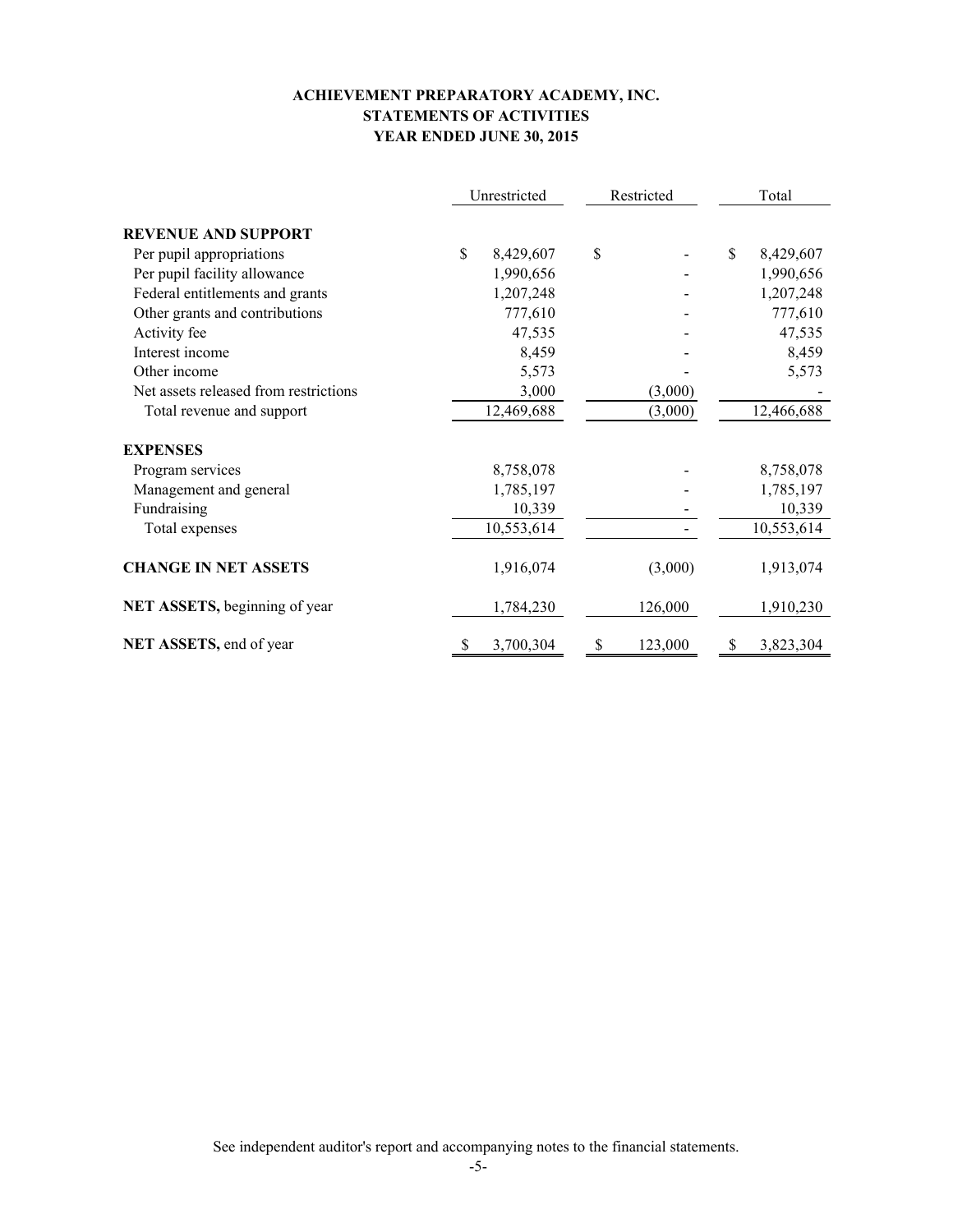## **ACHIEVEMENT PREPARATORY ACADEMY, INC. STATEMENTS OF ACTIVITIES YEAR ENDED JUNE 30, 2014**

(continued)

|                                       | Unrestricted    | Restricted    | Total           |  |
|---------------------------------------|-----------------|---------------|-----------------|--|
| <b>REVENUE AND SUPPORT</b>            |                 |               |                 |  |
| Per pupil appropriations              | \$<br>7,153,143 | \$            | \$<br>7,153,143 |  |
| Per pupil facility allowance          | 1,845,000       |               | 1,845,000       |  |
| Federal entitlements and grants       | 830,560         |               | 830,560         |  |
| Other grants and contributions        | 234,486         |               | 234,486         |  |
| Activity fee                          | 45,784          |               | 45,784          |  |
| Interest income                       | 5,401           |               | 5,401           |  |
| Other income                          | 4,275           |               | 4,275           |  |
| Net assets released from restrictions | 4,000           | (4,000)       |                 |  |
| Total revenue and support             | 10,122,649      | (4,000)       | 10,118,649      |  |
| <b>EXPENSES</b>                       |                 |               |                 |  |
| Program services                      | 8,510,899       |               | 8,510,899       |  |
| Management and general                | 1,387,148       |               | 1,387,148       |  |
| Fundraising                           | 2,149           |               | 2,149           |  |
| Total expenses                        | 9,900,196       |               | 9,900,196       |  |
| <b>CHANGE IN NET ASSETS</b>           | 222,453         | (4,000)       | 218,453         |  |
| NET ASSETS, beginning of year         | 1,561,777       | 130,000       | 1,691,777       |  |
| NET ASSETS, end of year               | 1,784,230<br>S  | 126,000<br>\$ | \$<br>1,910,230 |  |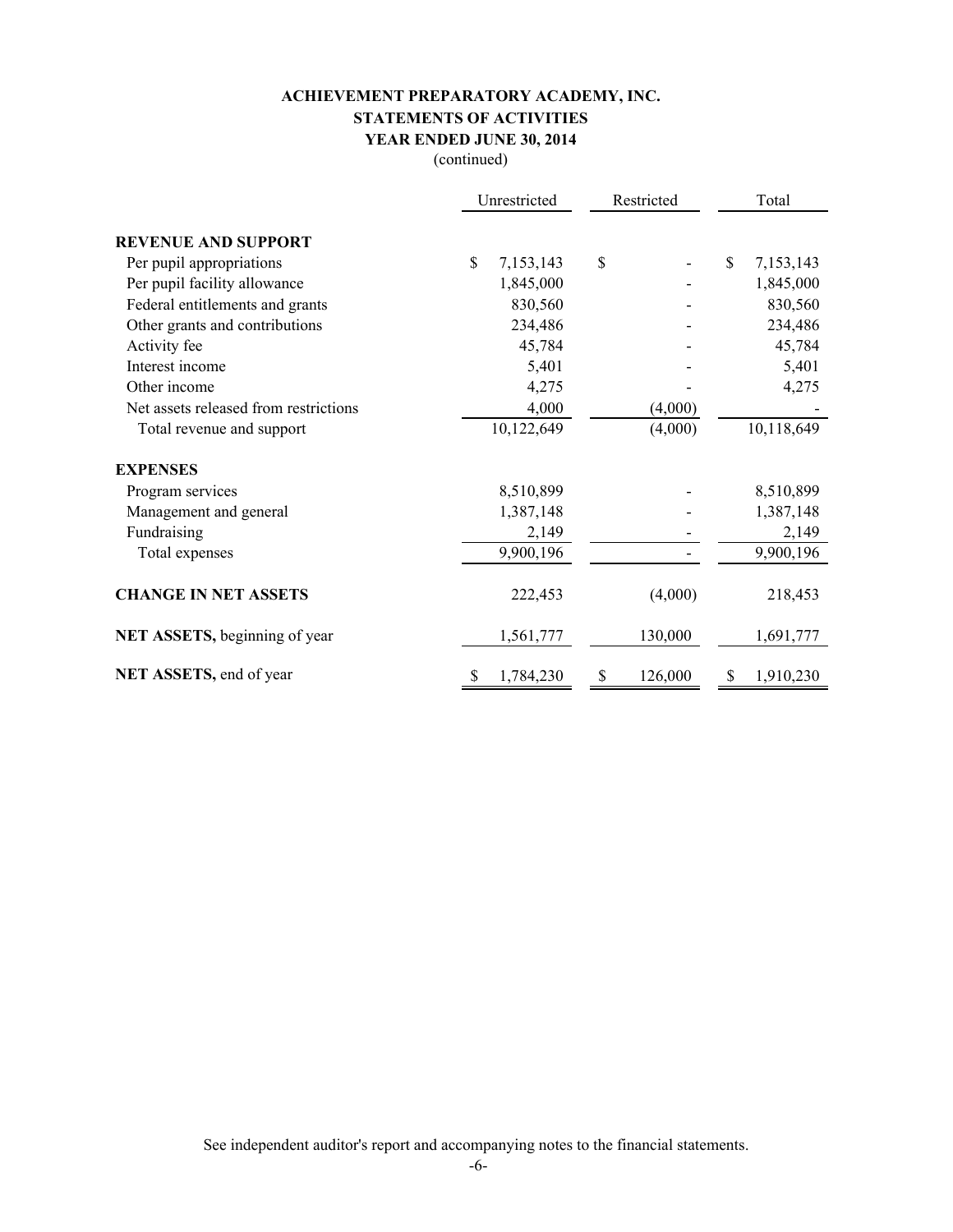### **ACHIEVEMENT PREPARATORY ACADEMY, INC. STATEMENTS OF FUNCTIONAL EXPENSES YEAR ENDED JUNE 30, 2015**

|                                        |                 | <b>Supporting Services</b> |              |                 |
|----------------------------------------|-----------------|----------------------------|--------------|-----------------|
|                                        | Services        | and General                | Fundraising  | Total           |
| PERSONNEL, SALARIES AND BENEFITS       |                 |                            |              |                 |
| Salaries                               | \$<br>5,313,473 | \$<br>1,037,959            | \$<br>9,000  | 6,360,432<br>\$ |
| Employee benefits                      | 268,377         | 51,120                     |              | 319,497         |
| Payroll taxes                          | 418,838         | 77,590                     | 1,174        | 497,602         |
| Professional development               | 128,483         |                            |              | 128,483         |
| Total personnel, salaries and benefits | 6,129,171       | 1,166,669                  | 10,174       | 7,306,014       |
| <b>DIRECT STUDENT COSTS</b>            |                 |                            |              |                 |
| Supplies and materials                 | 84,602          |                            |              | 84,602          |
| Library and media center materials     | 51              |                            |              | 51              |
| Contracted student services            | 255,983         |                            |              | 255,983         |
| Textbooks                              | 5,940           |                            |              | 5,940           |
| Student assessments                    | 83,967          |                            |              | 83,967          |
| Other student costs                    | 104,919         |                            |              | 104,919         |
| Total direct student costs             | 535,462         |                            |              | 535,462         |
| <b>OCCUPANCY EXPENSES</b>              |                 |                            |              |                 |
| Rent                                   | 970,398         | 242,599                    |              | 1,212,997       |
| Maintenance and repairs                | 2,440           | 610                        |              | 3,050           |
| Janitorial services                    | 3,452           | 863                        |              | 4,315           |
| Contracted building services           | 52,061          | 13,015                     |              | 65,076          |
| Total occupancy expenses               | 1,028,351       | 257,087                    |              | 1,285,438       |
| <b>OFFICE EXPENSES</b>                 |                 |                            |              |                 |
| Office supplies and materials          | 30,101          | 7,525                      |              | 37,626          |
| Equipment rental                       | 112,097         | 28,024                     |              | 140,121         |
| Telecommunications                     | 7,408           | 1,852                      |              | 9,260           |
| Printing and publications              | 2,168           | 542                        |              | 2,710           |
| Postage and shipping                   | 1,087           | 272                        |              | 1,359           |
| Total office expenses                  | 152,861         | 38,215                     |              | 191,076         |
| <b>GENERAL EXPENSES</b>                |                 |                            |              |                 |
| Insurance                              | 37,256          | 9,314                      |              | 46,570          |
| Travel                                 | 21,202          |                            |              | 21,202          |
| Administration fee                     |                 | 117,206                    |              | 117,206         |
| Accounting, auditing and payroll       |                 | 103,728                    |              | 103,728         |
| Legal fees                             | 156,354         |                            |              | 156,354         |
| Depreciation                           | 239,214         | 59,804                     |              | 299,018         |
| Food service/catering                  | 324,734         |                            |              | 324,734         |
| Other general expense                  | 133,473         | 33,174                     | 165          | 166,812         |
| Total general expenses                 | 912,233         | 323,226                    | 165          | 1,235,624       |
| Total expenses                         | 8,758,078<br>\$ | 1,785,197<br>\$            | \$<br>10,339 | \$10,553,614    |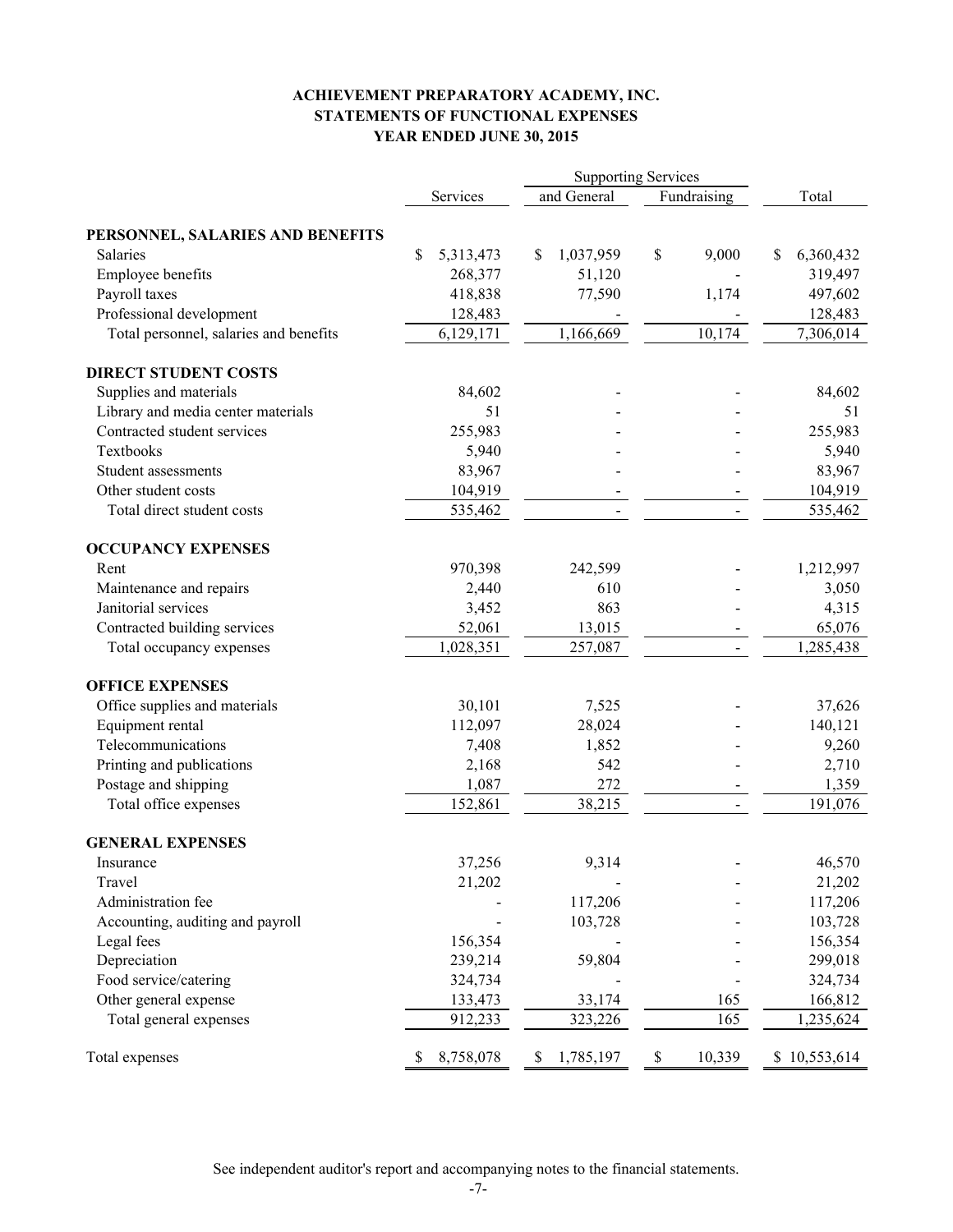### **ACHIEVEMENT PREPARATORY ACADEMY, INC. STATEMENTS OF FUNCTIONAL EXPENSES YEAR ENDED JUNE 30, 2014**

(continued)

|                                        | Program         | Management      |             |                 |  |
|----------------------------------------|-----------------|-----------------|-------------|-----------------|--|
|                                        | Services        | and General     | Fundraising | Total           |  |
| PERSONNEL, SALARIES AND BENEFITS       |                 |                 |             |                 |  |
| Salaries                               | \$<br>5,166,832 | \$<br>772,486   | \$          | 5,939,318<br>\$ |  |
| Employee benefits                      | 230,962         | 34,999          |             | 265,961         |  |
| Payroll taxes                          | 432,303         | 65,511          |             | 497,814         |  |
| Professional development               |                 | 121,264         |             | 121,264         |  |
| Total personnel, salaries and benefits | 5,830,097       | 994,260         |             | 6,824,357       |  |
| <b>DIRECT STUDENT COSTS</b>            |                 |                 |             |                 |  |
| Supplies and materials                 | 104,552         |                 |             | 104,552         |  |
| Library and media center materials     | 2,426           |                 |             | 2,426           |  |
| Contracted student services            | 335,143         |                 |             | 335,143         |  |
| Textbooks                              | 53,487          |                 |             | 53,487          |  |
| Student assessments                    | 56,068          |                 |             | 56,068          |  |
| Other student costs                    | 122,401         |                 |             | 122,401         |  |
| Total direct student costs             | 674,077         |                 |             | 674,077         |  |
| <b>OCCUPANCY EXPENSES</b>              |                 |                 |             |                 |  |
| Rent                                   | 936,317         | 234,079         |             | 1,170,396       |  |
| Maintenance and repairs                | 5,809           | 1,452           |             | 7,261           |  |
| Janitorial services                    | 3,081           | 770             |             | 3,851           |  |
| Contracted building services           | 24,284          | 6,071           |             | 30,355          |  |
| Total occupancy expenses               | 969,491         | 242,372         |             | 1,211,863       |  |
| <b>OFFICE EXPENSES</b>                 |                 |                 |             |                 |  |
| Office supplies and materials          | 64,250          | 16,063          |             | 80,313          |  |
| Equipment rental                       | 129,384         |                 |             | 129,384         |  |
| Telecommunications                     | 9,730           | 2,433           |             | 12,163          |  |
| Printing and publications              | 503             | 126             |             | 629             |  |
| Postage and shipping                   | 1,384           | 345             |             | 1,729           |  |
| Total office expenses                  | 205,251         | 18,967          |             | 224,218         |  |
| <b>GENERAL EXPENSES</b>                |                 |                 |             |                 |  |
| Insurance                              | 21,512          | 5,378           |             | 26,890          |  |
| Travel                                 | 4,844           |                 |             | 4,844           |  |
| Administration fee                     |                 | 49,044          |             | 49,044          |  |
| Accounting, auditing and payroll       | 88,693          |                 |             | 88,693          |  |
| Legal fees                             | 107,391         | 3,600           |             | 110,991         |  |
| Depreciation                           | 202,272         | 50,568          |             | 252,840         |  |
| Food service/catering                  | 314,690         |                 |             | 314,690         |  |
| Other general expense                  | 92,581          | 22,959          | 2,149       | 117,689         |  |
| Total general expenses                 | 831,983         | 131,549         | 2,149       | 965,681         |  |
| Total expenses                         | 8,510,899<br>\$ | 1,387,148<br>\$ | \$<br>2,149 | 9,900,196<br>\$ |  |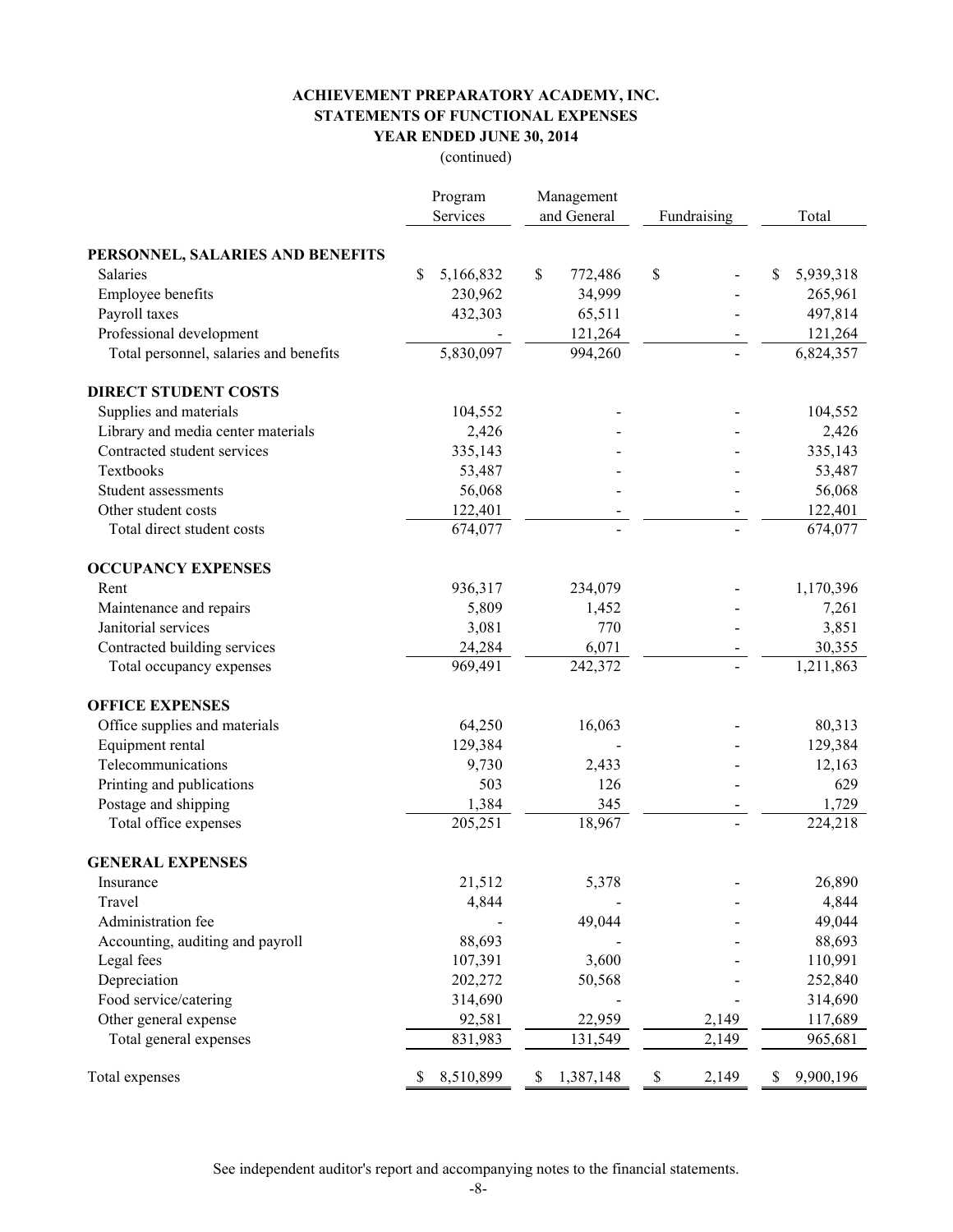## **ACHIEVEMENT PREPARATORY ACADEMY, INC. STATEMENTS OF CASH FLOWS YEARS ENDED JUNE 30, 2015 AND 2014**

|                                               | 2015            | 2014            |  |
|-----------------------------------------------|-----------------|-----------------|--|
| <b>CASH FLOWS FROM OPERATING ACTIVITIES</b>   |                 |                 |  |
| Change in net assets                          | \$<br>1,913,074 | \$<br>218,453   |  |
| Adjustments to reconcile change in net assets |                 |                 |  |
| provided by (used in) operating activities:   |                 |                 |  |
| Depreciation                                  | 299,018         | 252,840         |  |
| Deferred rent and lease incentives            | (118, 755)      | 118,755         |  |
| (Increase) decrease in assets:                |                 |                 |  |
| Grants receivable                             | 58,436          | 81,091          |  |
| Accounts receivable                           | (5,961)         |                 |  |
| Prepaid expenses                              | 16,375          | (33, 330)       |  |
| Increase (decrease) in liabilities:           |                 |                 |  |
| Accounts payable                              | 2,583,487       | 54,105          |  |
| Accrued expenses                              | (3,202)         | 93,509          |  |
| Accrued interest payable                      | 32,967          |                 |  |
| Deferred revenue                              | (139, 822)      | 177,062         |  |
| Net cash provided by operating activities     | 4,635,617       | 962,485         |  |
| <b>CASH FLOWS FROM INVESTING ACTIVITIES</b>   |                 |                 |  |
| Purchases of property and equipment           | (6, 572, 698)   | (400, 169)      |  |
| Net cash used in investing activities         | (6, 572, 698)   | (400, 169)      |  |
| <b>CASH FLOWS FROM FINANCING ACTIVITIES</b>   |                 |                 |  |
| Borrowing on note payable                     | 4,200,000       |                 |  |
| Net cash provided by financing activities     | 4,200,000       |                 |  |
| NET INCREASE IN CASH AND CASH EQUIVALENTS     | 2,262,919       | 562,316         |  |
| CASH AND CASH EQUIVALENTS, beginning of year  | 1,687,221       | 1,124,905       |  |
| CASH AND CASH EQUIVALENTS, end of year        | \$<br>3,950,140 | \$<br>1,687,221 |  |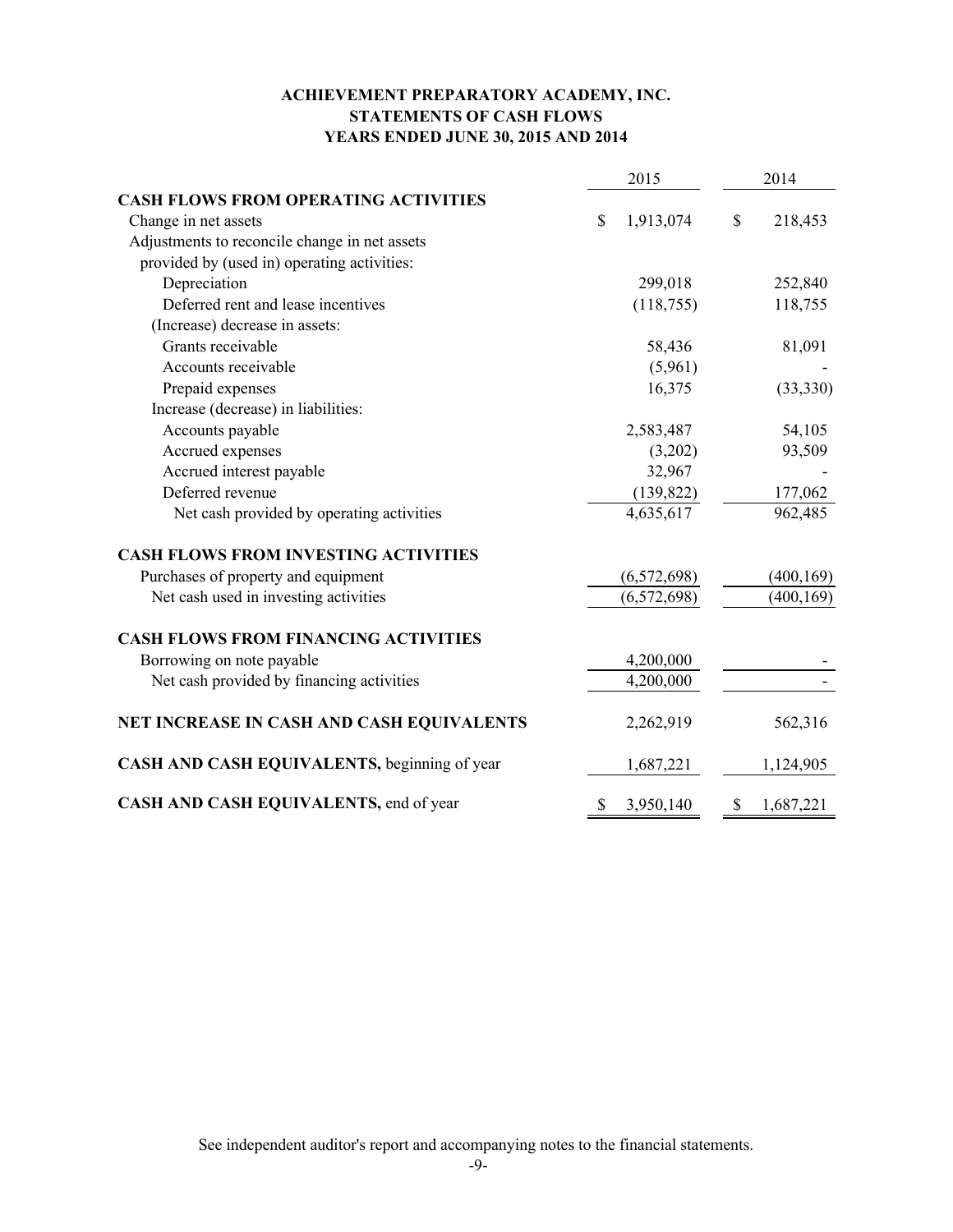## **ACHIEVEMENT PREPARATORY ACADEMY, INC. NOTES TO THE FINANCIAL STATEMENTS JUNE 30, 2015 AND 2014**

## **NOTE A – ORGANIZATION AND PURPOSE**

Achievement Preparatory Academy, Inc. (the "School") was incorporated in January 2007 as a college preparatory public charter school located in Washington, DC. The School's mission is to prepare students to excel as high-achieving scholars and leaders in high school, college, and beyond. Critical to School's mission is also the idea of developing and fostering a strong character in its scholars. Daily, scholars focus on the development and practice of the School's DREAM values (Determination, Respect, Enthusiasm, Accountability, and Mastery).

At Achievement Preparatory Academy, we believe:

- All students, regardless of race or socio-economic status, deserve a top-quality, rigorous college-preparatory education.
- When provided with a highly structured, disciplined, and supportive learning environment with quality, targeted instruction, all students will achieve the highest academic standards.
- Literacy is the most essential academic skill upon which the majority of all future skill and knowledge acquisition is based.

As a DC public charter school, the School has a guaranteed funding stream from the District of Columbia (uniform per student funding) and the U.S. federal government (federal formula grants for education and other programs) provided it meets compliance requirements. A DC public charter school is considered a Local Educational Agency under federal education programs. As a DC public charter school, the School enjoys significant freedom from the budget and operational restrictions placed on traditional public schools, allowing it to create a unique educational mission and approach.

## **NOTE B – SUMMARY OF SIGNIFICANT ACCOUNTING POLICIES**

### Basis of Accounting

The School's financial statements are prepared on the accrual basis of accounting. Therefore, revenue and related assets are recognized when earned and expenses and related liabilities are recognized as the obligations are incurred.

### Basis of Presentation

Financial statement presentation follows Financial Standards Accounting Board ("FASB") Accounting Standards Codification ("ASC") Topic *Not-for-Profit-Entities*. In accordance with the topic, the School is required to report information regarding its financial position and activities according to three classes of net assets. Accordingly, the net assets of the School and changes therein are classified and reported as follows:

*Unrestricted net assets* – Net assets that are not subject to donor-imposed stipulations.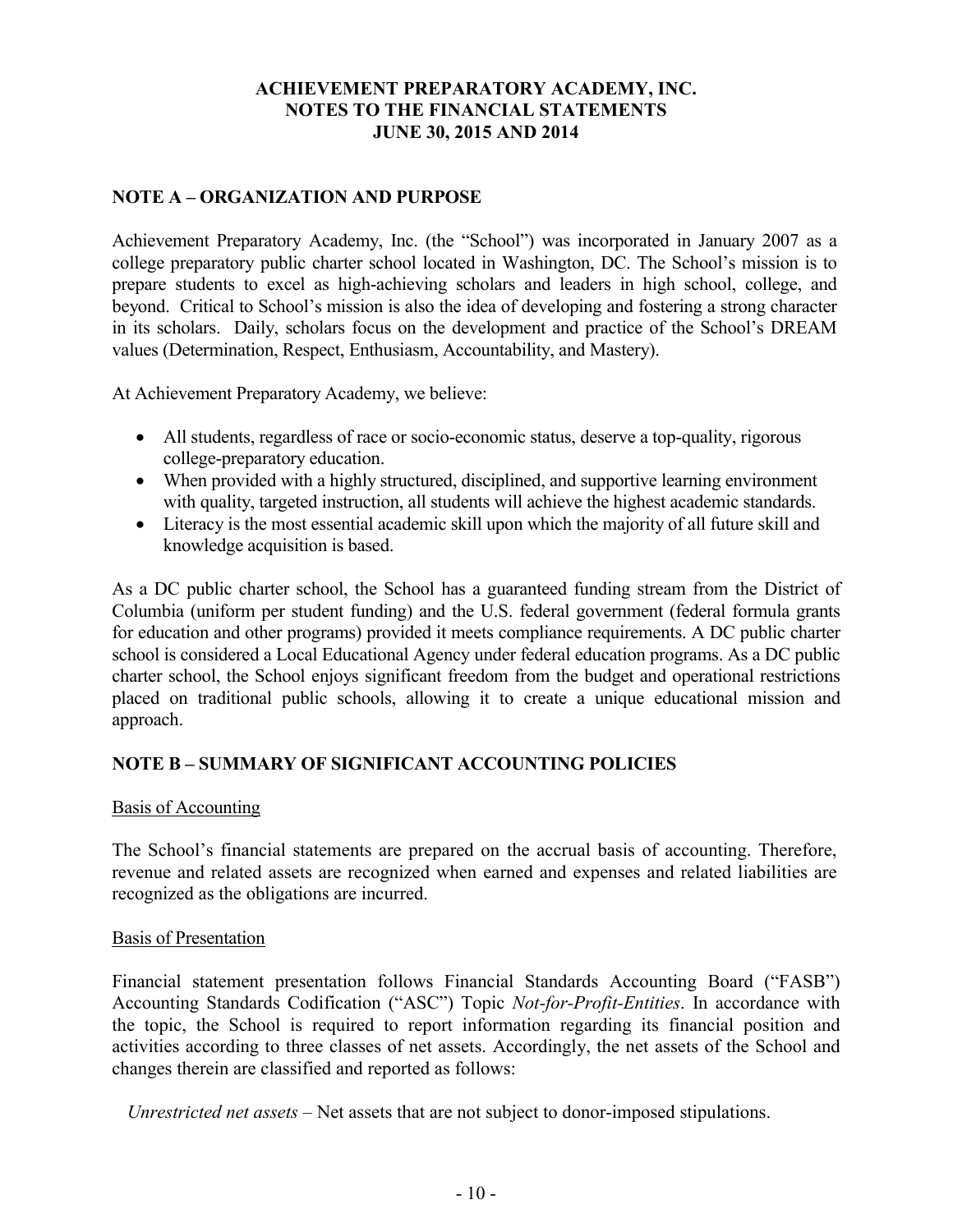## **ACHIEVEMENT PREPARATORY ACADEMY, INC. NOTES TO THE FINANCIAL STATEMENTS JUNE 30, 2015 AND 2014** (continued)

## **NOTE B – SUMMARY OF SIGNIFICANT ACCOUNT POLICIES** - continued

### Basis of Presentation (continued)

*Temporarily restricted net assets* – Net assets subject to donor-imposed stipulations that may or will be met by either actions of the School and/or the passage of time.

*Permanently restricted net assets* – Net assets subject to donor-imposed stipulations that may be maintained permanently by the School. There were no permanently restricted net assets as of June 30, 2015 and 2014.

### Use of Estimates

The preparation of financial statements in conformity with U.S. generally accepted accounting principles requires management to make estimates and assumptions that affect certain reported amounts of assets and liabilities and disclosure of contingent assets and liabilities at the date of the financial statements and reported amounts of revenues and expenses during the reporting period. Actual results could differ from those estimates that were assumed in preparing the financial statements.

### Cash and Cash Equivalents

For the purposes of the statements of cash flows, the School considers all highly liquid debt instruments purchased with an original maturity date of less than three months to be cash equivalents.

### Property and Equipment

All acquisitions of property and equipment in excess of \$1,000 and all expenditures for repairs, maintenance, and betterments that materially prolong the useful lives of assets are capitalized. Property and equipment acquired are recorded at cost or, if donated, at the approximate fair value at the time of donation. Depreciation is computed using the straight-line method over the estimated useful lives of the assets, which range from 3 to 10 years. Leasehold improvements are depreciated over the term of the lease while maintenance and repairs which do not improve or extend the life of the respective asset are charged to expense when incurred. The School capitalized interest related to construction activities totaling \$32,967 for the year ending June 30, 2015 and reported it as a component of construction-in-progress in the statement of financial position.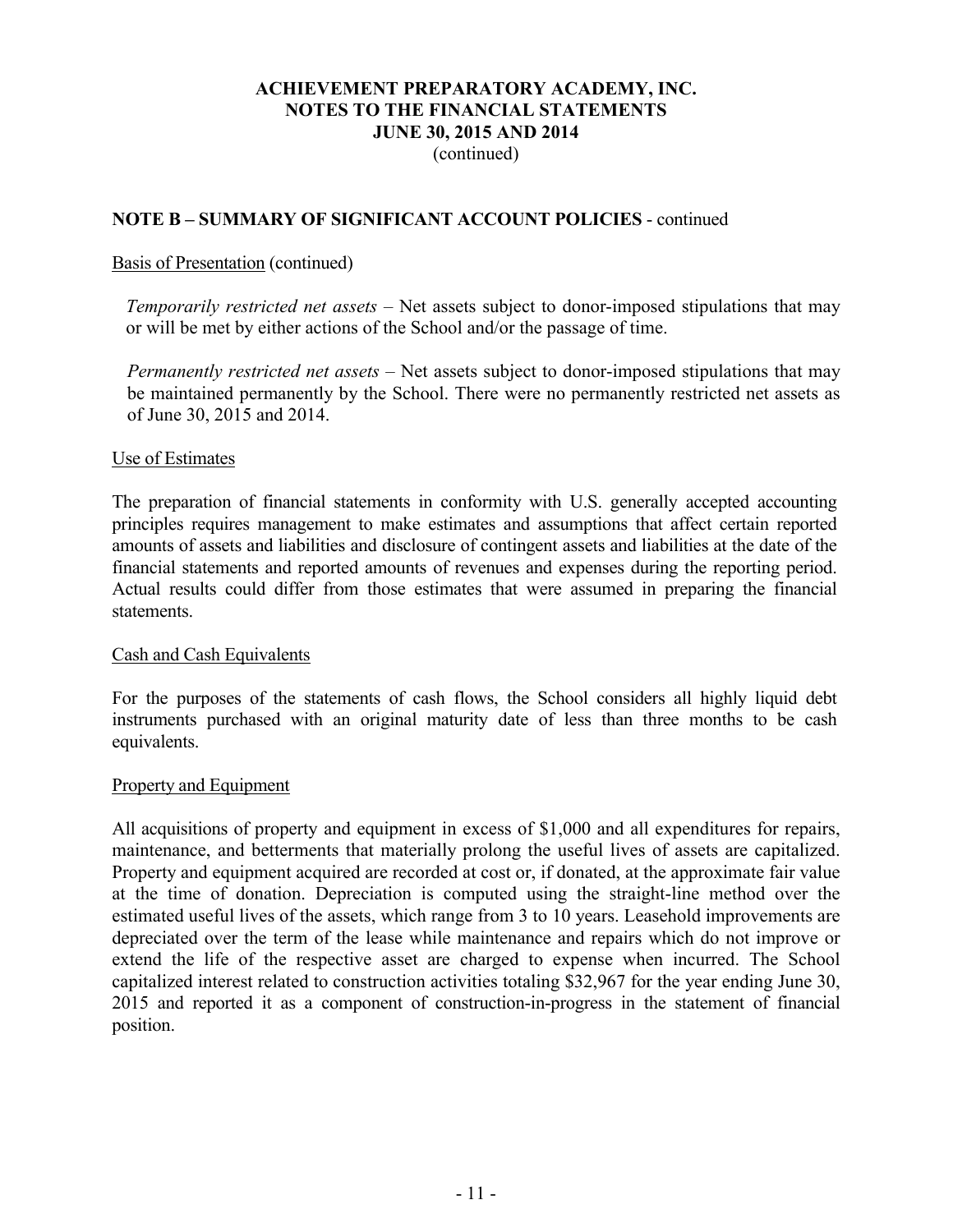# **ACHIEVEMENT PREPARATORY ACADEMY, INC. NOTES TO THE FINANCIAL STATEMENTS JUNE 30, 2015 AND 2014**

(continued)

## **NOTE B – SUMMARY OF SIGNIFICANT ACCOUNTING POLICIES** - continued

### Grants and Accounts Receivable

Grants and accounts receivable are recorded when billed or accrued and represents claims against third parties that will be settled in cash. Accounts receivable are reported net of the allowance for doubtful accounts, if any. The allowance for doubtful accounts, if any, is estimated based on historical collection trends, the age of outstanding receivable and existing economic conditions. If actual experience changes, revisions to the allowance may be necessary. Past due accounts receivable are written off when internal collection efforts have been unsuccessful in collecting the amount due. As of June 30, 2015 and 2014, the majority of the receivables are due from governmental agencies. Due to the nature of funding from the federal government and the District of Columbia, management believes that all receivables will be collected. Therefore, no allowance for doubtful accounts has been recorded.

### Construction-in-Progress

During the current fiscal year, the School began construction for a new school building adjoining the current facilities. All costs related to the construction are accumulated as construction-in-progress until the building is ready for occupancy, after which these costs will be reclassified as buildings and will be depreciated over the useful life of the asset. Construction costs totaled \$6,414,231 for the year ending June 30, 2015.

### Deferred Rent and Lease Incentives

The School records rent expense including incentives on a straight-line basis over the term of the lease. Deferred rent is recorded as the difference in the rent expense recognized on a straightline basis and cash payments.

### Deferred Revenue

Deferred revenue results from per pupil appropriated income received in the current fiscal year and deferred until the next fiscal year in which the service is provided.

### Contributions and Grants

Contributions received are recorded as increases in unrestricted, temporarily restricted or permanently restricted net assets, depending on the existence and/or nature of any donor restrictions. When a restriction expires (that is, when a stipulated time restriction ends or the purpose of the restriction is accomplished), temporarily restricted net assets are reclassified to unrestricted net assets and reported in the statements of activities as net assets released from restrictions. When restrictions are met within the same year as restricted funds are contributed, they are classified as unrestricted contributions.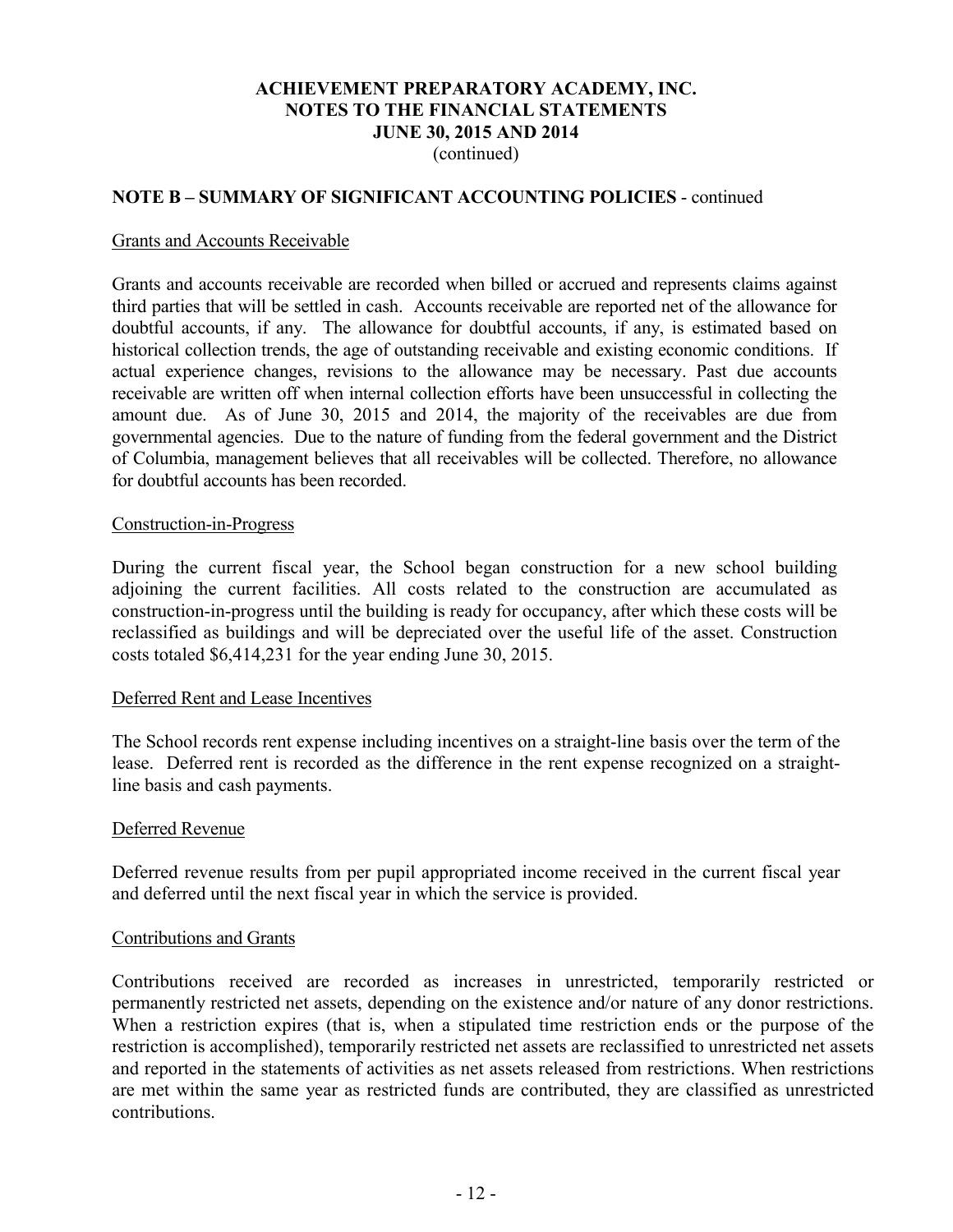## **ACHIEVEMENT PREPARATORY ACADEMY, INC. NOTES TO THE FINANCIAL STATEMENTS JUNE 30, 2015 AND 2014** (continued)

## **NOTE B – SUMMARY OF SIGNIFICANT ACCOUNTING POLICIES** - continued

### Activity Fee

Activity fees are recognized at the time of the activity. This revenue is amounts collected from students from, but not restricted to, field trips, camps and other school related activities.

### Functional Expenses

The costs of providing the School's various programs and supporting services have been summarized on a functional basis in the accompanying statements of activities. Accordingly, certain costs have been allocated among the programs, fundraising and supporting services benefited.

### Reclassifications

Certain amounts for the year ended June 30, 2014 have been reclassified to conform to the current year presentation. The reclassification had no effect on the previously reported net assets or change in net assets.

### **NOTE C – INCOME TAXES**

The School is exempt from federal income taxes on related income under Section  $501(c)(3)$  of the Internal Revenue Code. In addition, the School is classified as an entity that is not a private foundation under Section 509(a)(1).

The School has adopted the accounting of uncertainty in income taxes as required by the *Income Taxes* topic of the FASB ASC. The topic requires the School to determine whether a tax position is more likely than not to be sustained upon examination by the applicable taxing authority, including resolution of any related appeals or litigation processes, based on the technical merits of the position. The tax benefit to be recognized is measured as the largest amount of benefit that is more than fifty percent likely of being realized upon ultimate settlement which could result in the School recording a tax liability that would reduce its net assets.

The School has analyzed its tax positions, and has concluded that no liability for unrecognized tax benefits should be recorded related to any uncertain tax positions taken on returns filed for open tax years (2011-2013), or expected to be taken in its 2014 tax return. The School is not aware of any tax positions for which it believes that there is a reasonable possibility that the total amounts of unrecognized tax benefits will change materially in the next twelve months.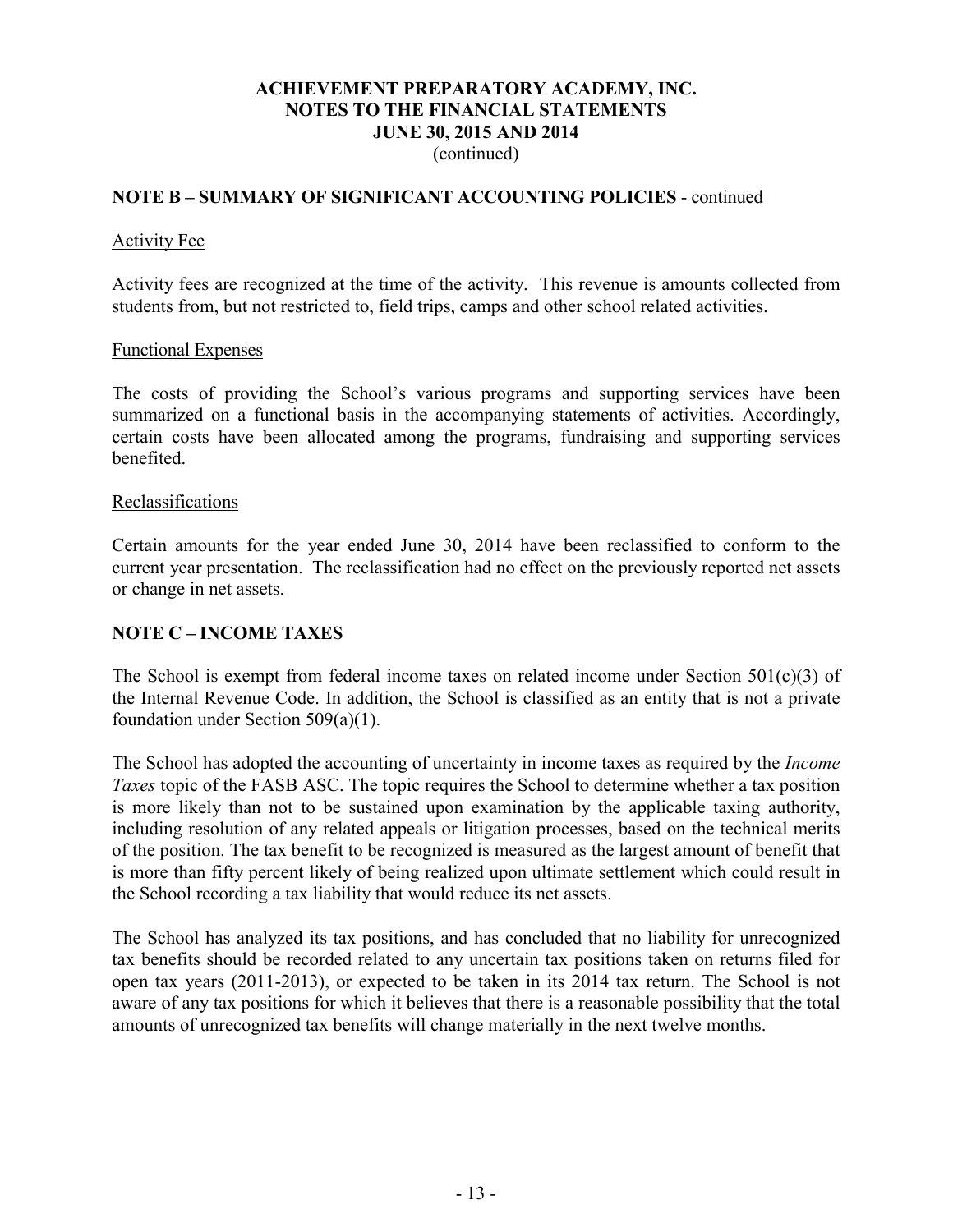# **ACHIEVEMENT PREPARATORY ACADEMY, INC. NOTES TO THE FINANCIAL STATEMENTS JUNE 30, 2015 AND 2014**

(continued)

## **NOTE D – NOTES PAYABLE**

On May 4, 2015, the School secured three associated loans to finance construction and renovation of the School's new facility and payment of facility rent. These three loans comprised of \$24,075,000 with Bank of America ("BOA" Loan), \$2,000,000 with the District of Columbia's Office of Public Charter School Financing and Support ("OPCSFS" Loan), and \$2,500,000 with Building Hope, a District of Columbia nonprofit corporation ("Building Hope" Loan). The BOA Loan is senior to the OPCSFS and Building Hope Loan per the terms of the agreements. Draws must be in simultaneous and even amounts between the OPCSFS Loan and Building Hope Loan.

The terms of the BOA Loan require the OPCSFS Loan and Building Hope Loan to be drawn completely prior to drawing from the BOA Loan funds. The frequency of draws from the BOA Loan can be made no more than monthly*.* There were no draws from the BOA Loan during the year ended June 30, 2015 as the loans from OPCSFS and Building Hope were still being drawn down.

The OPCSFS Loan is for a term of three years with interest of 4.5% per annum. Interest only payments are due quarterly from October 1, 2015 through July 1, 2017. Thereafter, principal and interest payments are due quarterly based upon a 25 year amortization schedule. The balance outstanding on the loan as June 30, 2014 was \$2,000,000.

The Building Hope Loan is for a term of three years with interest of 6.0% per annum. Interest only payments are due quarterly from October 1, 2015 through July 1, 2017. Thereafter, principal and interest payments are due quarterly based upon a 25 year amortization schedule. The balance outstanding on the loan as June 30, 2014 was \$2,200,000.

The BOA Loan is collateralized by all real and personal property of the School. The collateral for the Building Hope Loan and OPCSFS Loan is a third trust on all leasehold mortgages, third trust on assignment of all leases and rents from the property, third trust on per pupil payments, facilities allowance and assignment of all management, construction and architectural contracts and plans.

The aforementioned loan agreements contain certain restricted, financial, and nonfinancial covenants. In the opinion of management, the School has complied with the required covenants.

After year end, the School has secured financing with the Reinvestment Fund, Inc. ("TRF" Loan) for \$4,800,000. The proceeds will be used for construction and improvements to School property. The collateral for the TRF Loan is set to be a second trust on all leasehold mortgages, second trust on assignment of all leases and rents from the property, second trust on per pupil payments, facilities allowance and assignment of all management, construction and architectural contracts and plans.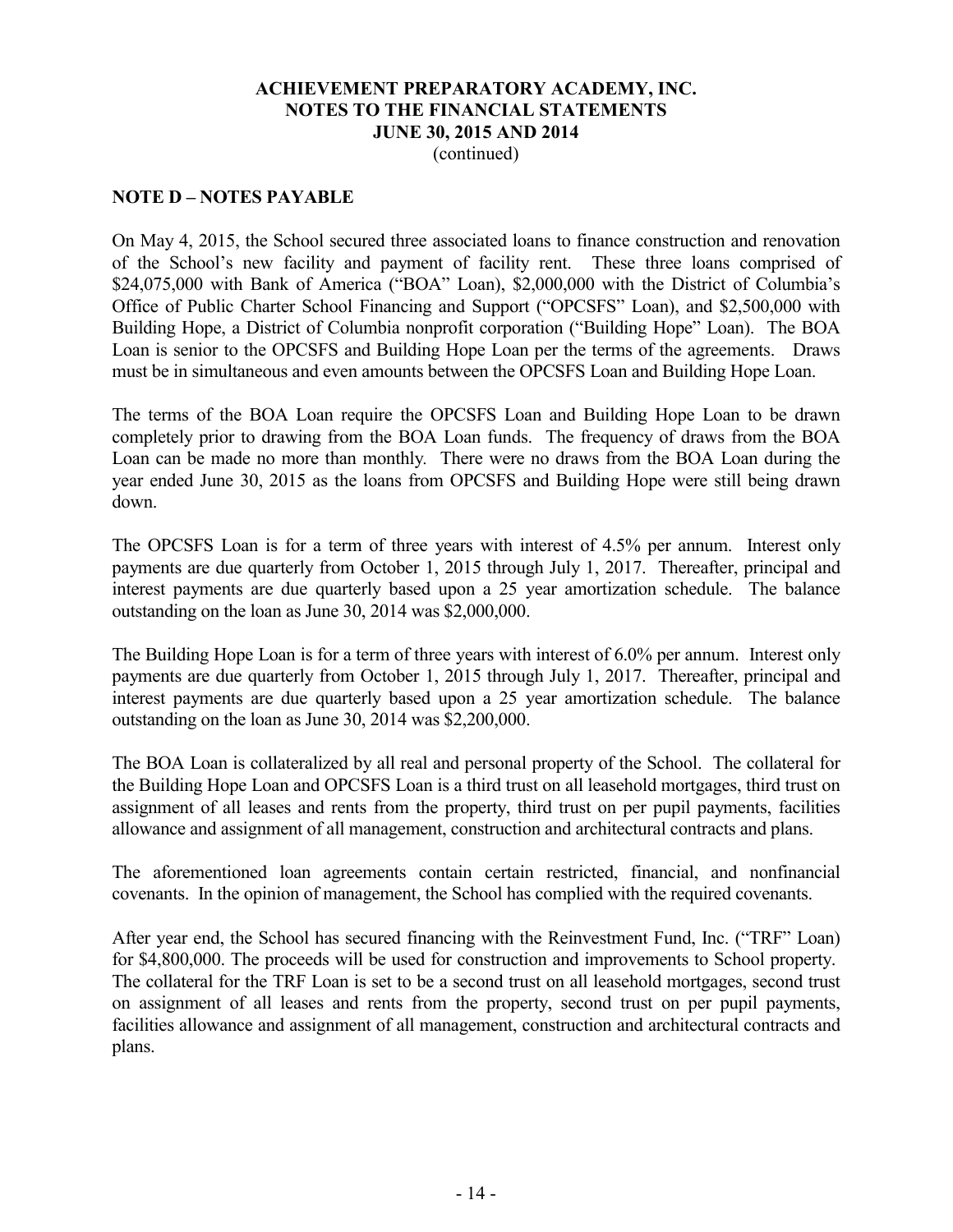# **ACHIEVEMENT PREPARATORY ACADEMY, INC. NOTES TO THE FINANCIAL STATEMENTS JUNE 30, 2015 AND 2014**

(continued)

### **NOTE D – NOTES PAYABLE -** continued

Aggregate annual maturities of the debt are as follows for the years ending June 30:

| 2018  | 62,403    |
|-------|-----------|
| 2019  | 4,137,597 |
| Total | 4,200,000 |

## **NOTE E – LEASE COMMITMENTS**

The School's lease agreement with the Charter School Incubator Initiative expired on June 30, 2015. There is no extension of this lease as the site now is under the School's ownership so the lease is only for the operating services, as described below, that Building Hope will be covering during the transition period that goes from July 1, 2015 through December 31, 2015. In accordance with the terms of the lease, the School is required to pay a usage fee, or rent, determined with respect to the number of students enrolled. The total annual usage fee is equal to the number of students enrolled on each census date (every October) multiplied by the per pupil facilities allowance received by the School from the District of Columbia, less amounts withheld under the terms of the lease.

Accordingly, the School cannot reasonably estimate its future minimum lease liability under the terms of the lease; however, usage fees cannot exceed the facilities allowance received from the District of Columbia, a guaranteed funding source.

In August 2015 the School entered into a license agreement with the District of Columbia to occupy Mississippi Road School premises. This agreement expires on June 30, 2016. The School is required to pay a monthly license fee in the amount of \$20,148, and operating expense fee in the amount of \$4,614. The future minimum lease payment for the year ended June 30, 2016 is \$297,148.

Also, in August 2015, the School entered into a ground lease agreement with the District of Columbia to lease the property at Wahler Place for a period of 30 years beginning on the rent commencement date, which is the earlier of (a) completion date of tenant work or (b) eighteen months following lease commencement date. The annual base rent will be \$777,000 for the first year and will be increased by two percent on each anniversary thereafter. Rent will be abated for twelve consecutive calendar months for each one million dollars of expense incurred for construction, capital alteration and leasehold acquisition costs. Since construction at this site is still in process, the rent abatement amount cannot be determined as of this time, and therefore neither can the future minimum lease payments.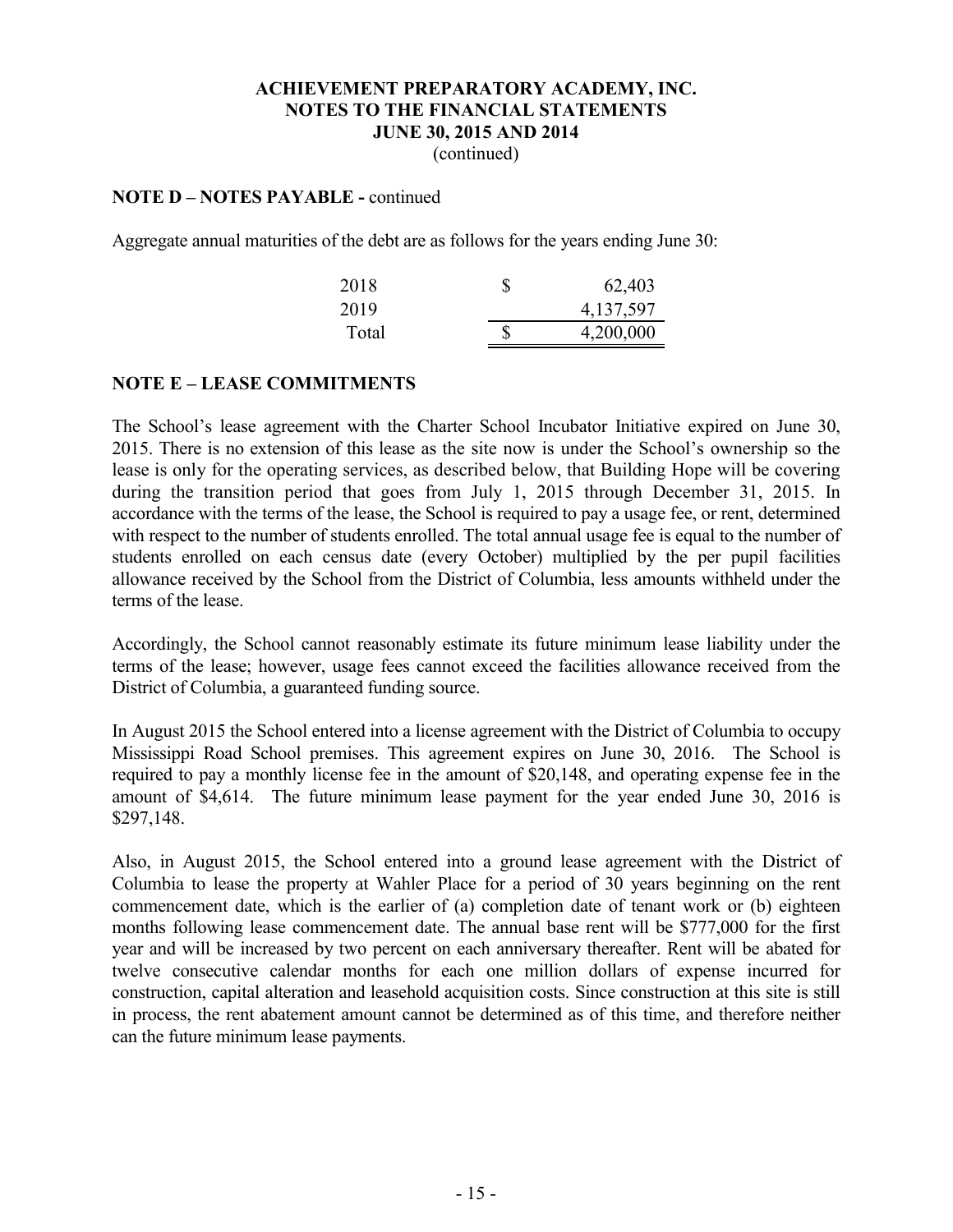## **ACHIEVEMENT PREPARATORY ACADEMY, INC. NOTES TO THE FINANCIAL STATEMENTS JUNE 30, 2015 AND 2014** (continued)

## **NOTE E – LEASE COMMITMENTS -** continued

Rent expense for the years ended June 30, 2015 and 2014 totaled \$1,212,997 and \$1,170,396, respectively.

## **NOTE F – COMMITMENTS AND CONTINGENT LIABILITIES**

The School receives revenue from government grants and contracts that are subject to inspection and audit by the appropriate funding agency. The purpose is to determine whether program funds were used in accordance with their respective guidelines and regulations. The potential exists for disallowance of previously funded program costs. The school is of the opinion that disallowance, if any, arising from such audits will not have a material effect on the financial statements. The School has no provisions for the possible disallowance of program costs on its financial statements.

## **NOTE G – CONCENTRATION OF RISK**

The School is supported primarily by local and federal appropriations and grants. For the years ended June 30, 2015 and 2014, 81% and 89%, respectively, of the total revenue was provided by one local government agency. Reduction of this source of support would have a significant impact on the School's programs and activities. Geographical area of clients served is Ward 8 of the District of Columbia. As of June 30, 2014 and 2013, the School had cash that exceeded federally insured limits by approximately \$3,400,000 and \$1,300,000, respectively. Management has evaluated the financial institutions and does not believe it is exposed to any significant credit risk.

## **NOTE H – AVERAGE COST PER STUDENT**

For the years ended June 30, 2015 and 2014 the average cost per student was \$13,796 and \$16,098, respectively. This is calculated by dividing total noncapital expenditures, by the School's full-time student enrollment.

### **NOTE I – PENSION PLAN**

The School sponsors a  $401(K)$  Plan (the "Plan") for all employees who are at least 18 years of age. Eligible employees can become participants on the first day of the month following the completion of eligibility requirements. Employees may make elective deferral from their eligible earnings, up to the amount allowed by the Internal Revenue Service. The School matches the first three percent of a participant's compensation that is deferred as an elective deferral. For the years ended June 30, 2015 and 2014, pension expense totaled \$40,579 and \$33,953, respectively.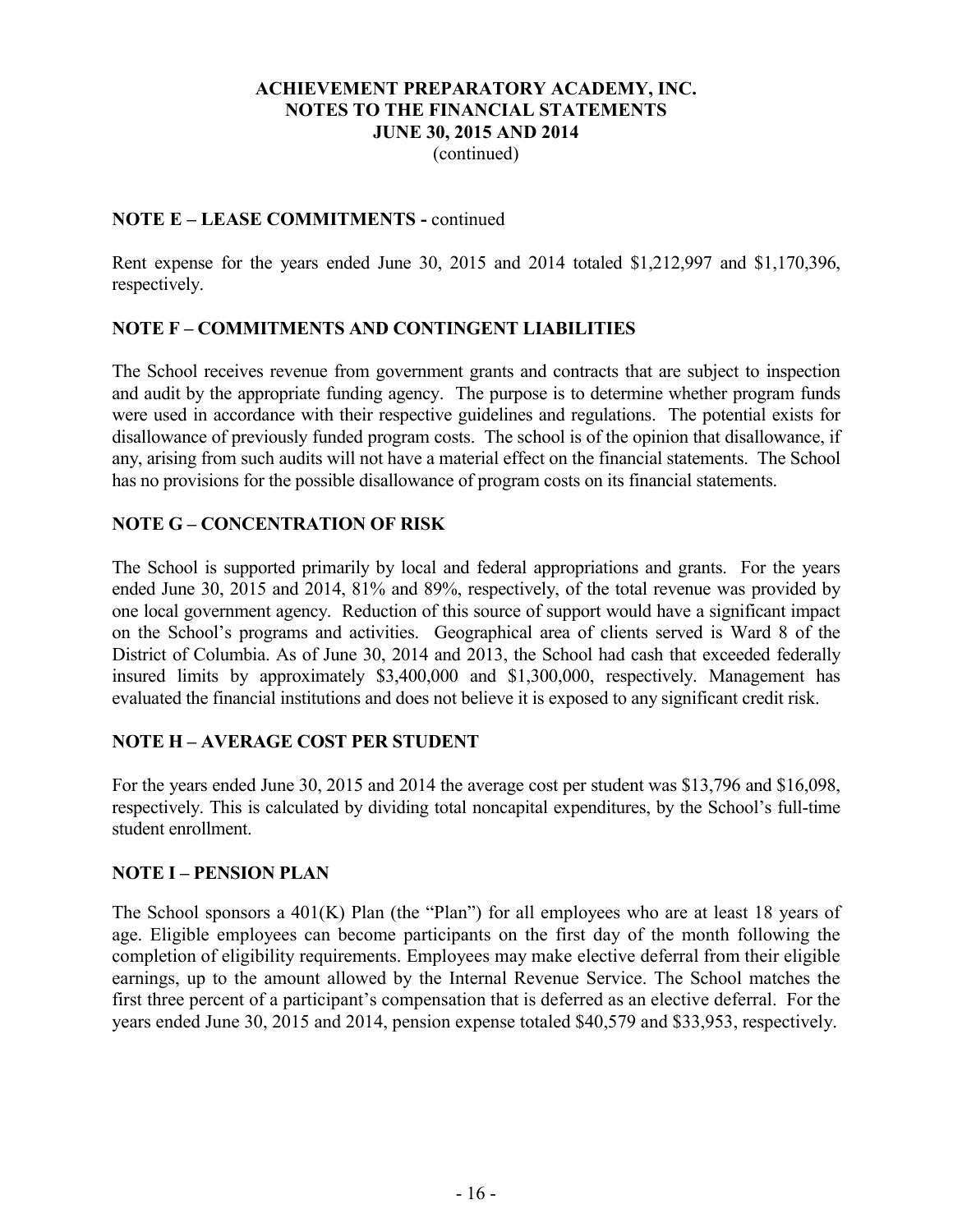# **ACHIEVEMENT PREPARATORY ACADEMY, INC. NOTES TO THE FINANCIAL STATEMENTS JUNE 30, 2015 AND 2014**

(continued)

## **NOTE J** - **TEMPORARILY RESTRICTED NET ASSETS**

Temporarily restricted net assets at June 30, 2015 and 2014, totaled \$123,000 and \$126,000, respectively, and were designated for the purpose of transportation and scholarships for the students of the Septima Clark Public Charter School which closed in 2013.

### **NOTE K – SUBSEQUENT EVENTS**

As required by the *Subsequent Events* topic of the FASB ASC, the School has evaluated the impact on its financial statements and disclosure of certain transactions occurring subsequent to its year end through the date of the auditor's report, which is the date the School's financial statements were available to be issued. Management has determined that there are no subsequent events, other than that noted in Note D that requires disclosure pursuant to the subsequent event topic.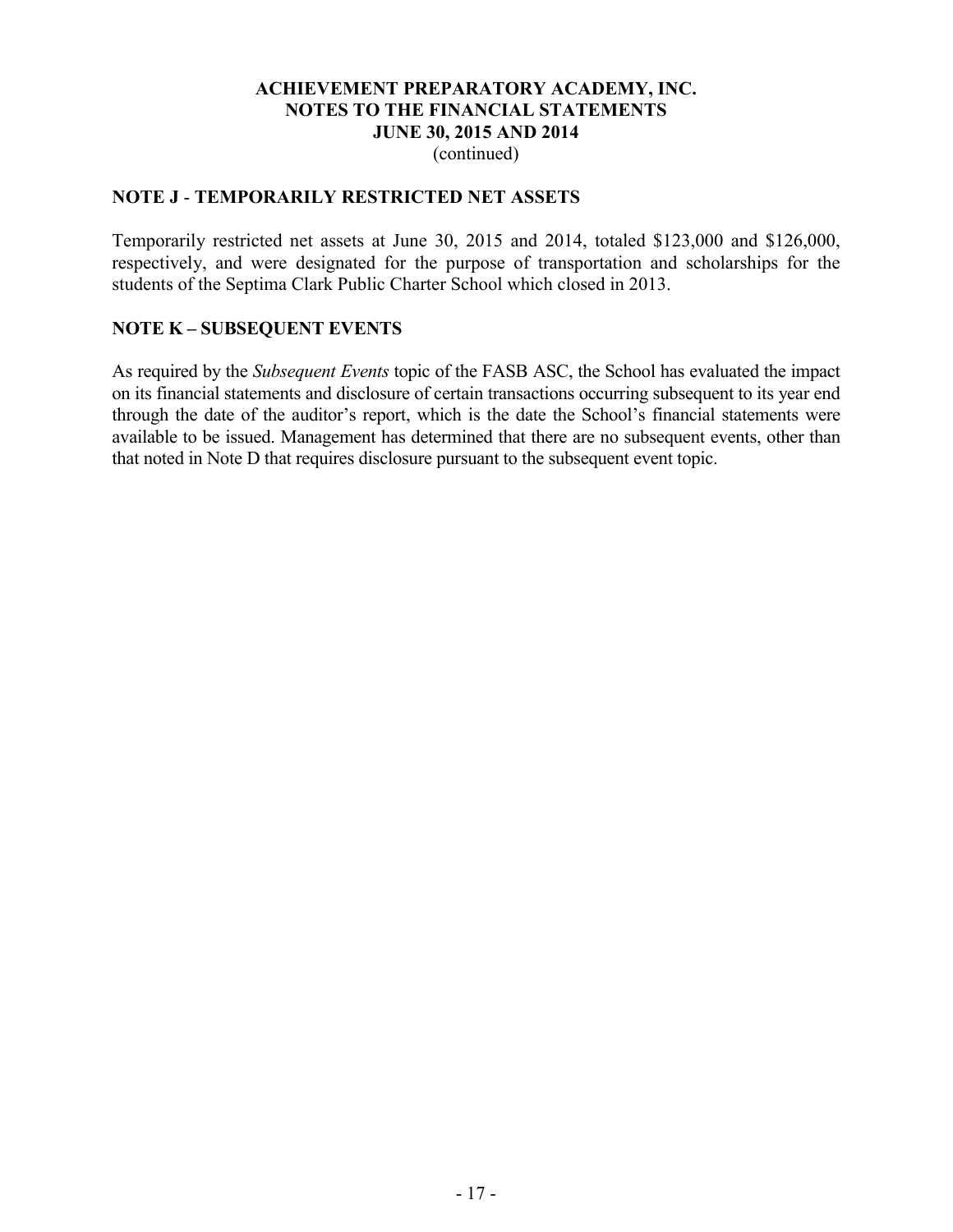

## **INDEPENDENT AUDITOR'S REPORT ON INTERNAL CONTROL OVER FINANCIAL REPORTING AND ON COMPLIANCE AND OTHER MATTERS BASED ON AN AUDIT OF FINANCIAL STATEMENTS PERFORMED IN ACCORDANCE WITH** *GOVERNMENT AUDITING STANDARDS*

The Board of Trustees Achievement Preparatory Academy, Inc. Washington, DC

We have audited, in accordance with the auditing standards generally accepted in the United States of America and the standards applicable to financial audits contained in the *Government Auditing Standards* issued by the Comptroller General of the United States, the financial statements of Achievement Preparatory Academy, Inc., (a nonprofit organization), (the "School"), which comprise the statement of financial position as of June 30, 2015, and the related statements of activities, functional expenses, and cash flows, for the year then ended, and the related notes to the financial statements, and have issued our report thereon dated October 21, 2015.

### **Internal Control Over Financial Reporting**

In planning and performing our audit of the financial statements, we considered the School's internal control over financial reporting (internal control) to determine the audit procedures that are appropriate in the circumstances for the purpose of expressing our opinion on the financial statements, but not for the purpose of expressing an opinion on the effectiveness of the School's internal control. Accordingly, we do not express an opinion on the effectiveness of the School's internal control.

A *deficiency in internal control* exists when the design or operation of a control does not allow management or employees, in the normal course of performing their assigned functions, to prevent, or detect and correct, misstatements on a timely basis. A *material weakness* is a deficiency, or a combination of deficiencies, in internal control, such that there is a reasonable possibility that a material misstatement of the entity's financial statements will not be prevented, or detected and corrected on a timely basis. A *significant deficiency* is a deficiency, or a combination of deficiencies, in internal control that is less severe than a material weakness, yet important enough to merit attention by those charged with governance.

Our consideration of internal control was for the limited purpose described in the first paragraph of this section and was not designed to identify all deficiencies in internal control that might be material weaknesses or significant deficiencies. Given these limitations, during our audit we did not identify any deficiencies in internal control that we consider to be material weaknesses. However, material weaknesses may exist that have not been identified.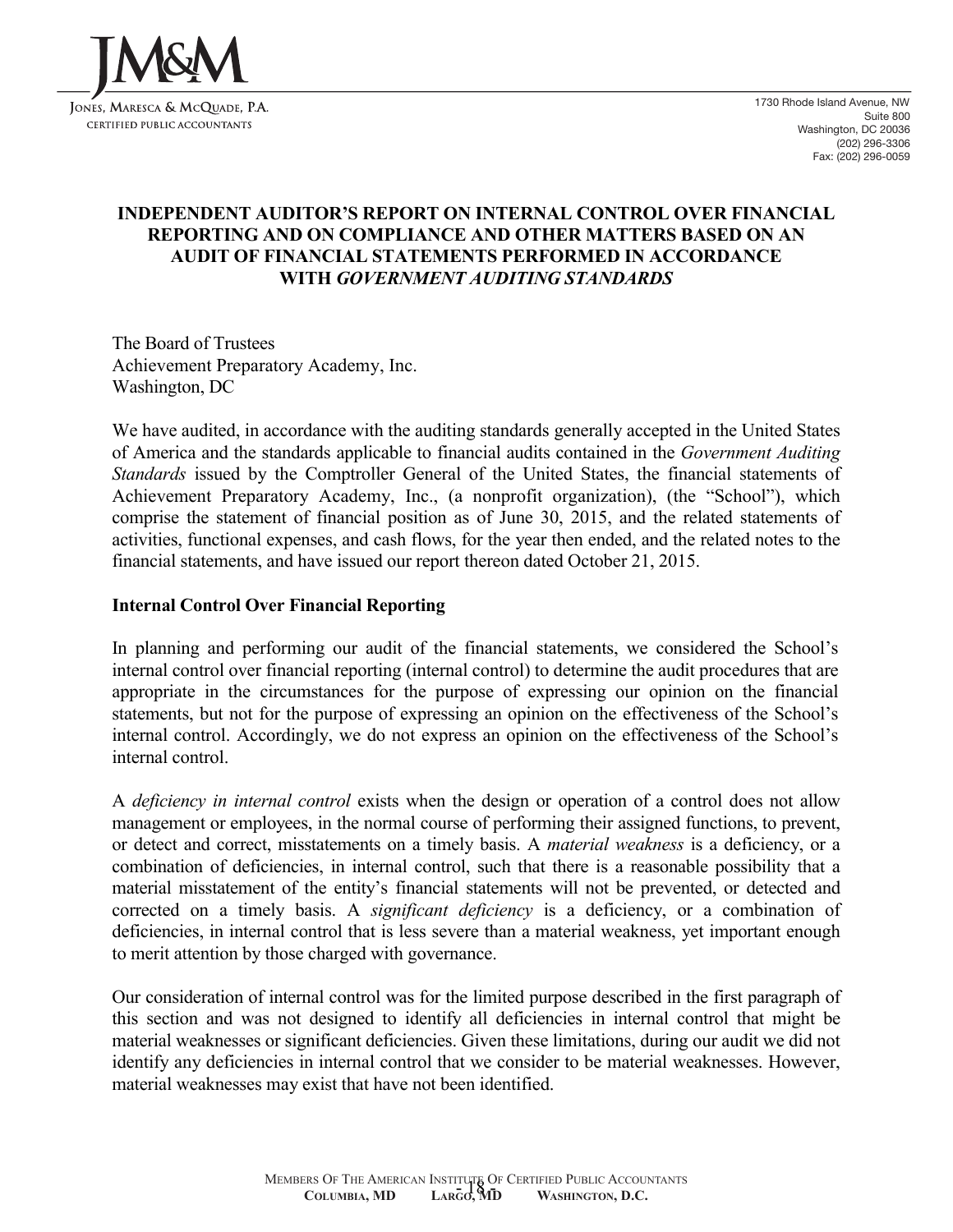## **Compliance and Other Matters**

As part of obtaining reasonable assurance about whether the School's financial statements are free from material misstatement, we performed tests of its compliance with certain provisions of laws, regulations, contracts, and grant agreements, noncompliance with which could have a direct and material effect on the determination of financial statement amounts. However, providing an opinion on compliance with those provisions was not an objective of our audit, and accordingly, we do not express such an opinion. The results of our tests disclosed no instances of noncompliance or other matters that are required to be reported under *Government Auditing Standards*.

## **Purpose of this Report**

The purpose of this report is solely to describe the scope of our testing of internal control and compliance and the results of that testing, and not to provide an opinion on the effectiveness of the School's internal control or on compliance. This report is an integral part of an audit performed in accordance with *Government Auditing Standards* in considering the School's internal control and compliance. Accordingly, this communication is not suitable for any other purpose.

Jam Marina & Ma Quade PA

Washington, DC October 21, 2015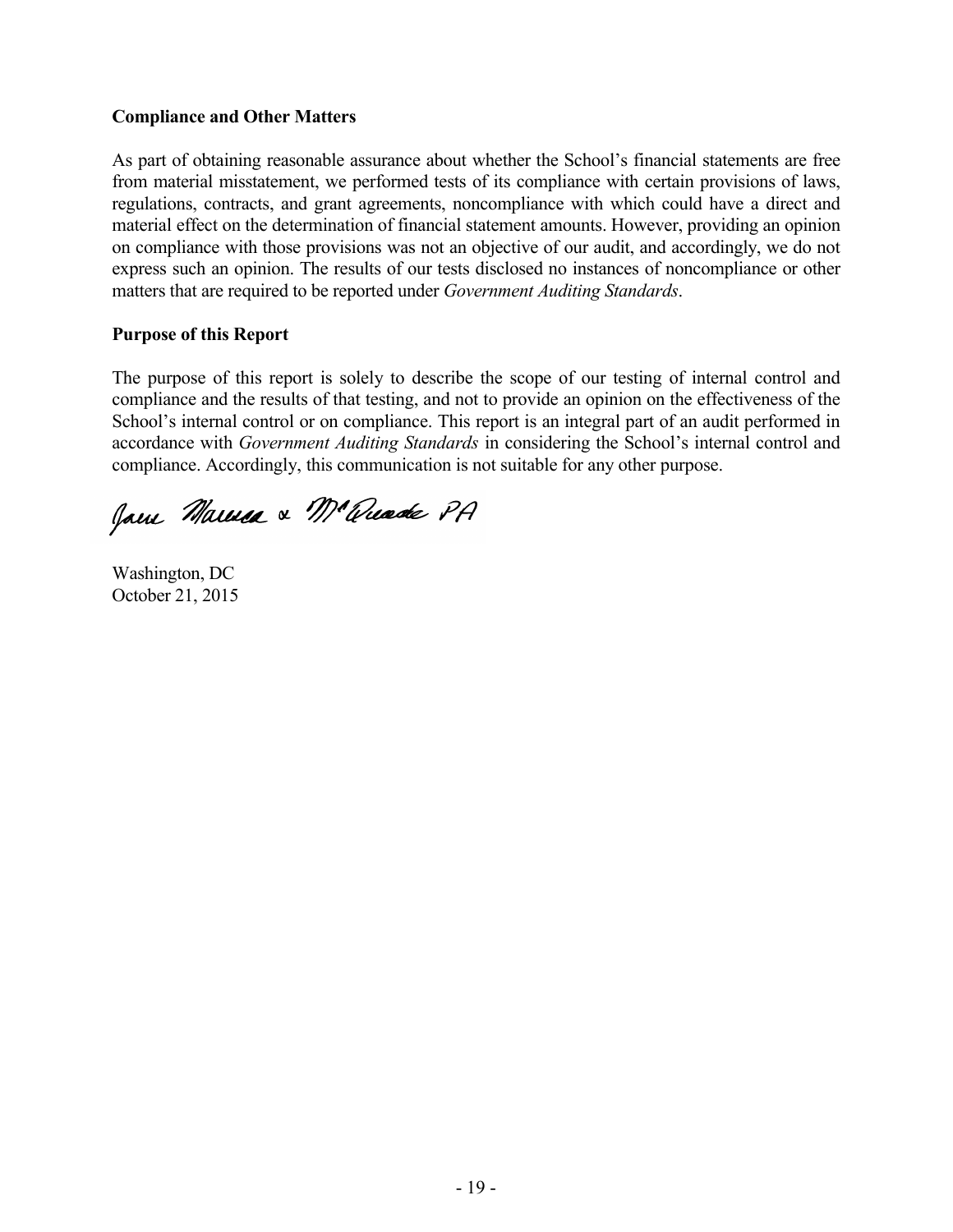



## **INDEPENDENT AUDITOR'S REPORT ON COMPLIANCE FOR EACH MAJOR PROGRAM AND ON INTERNAL CONTROL OVER COMPLIANCE REQUIRED BY OMB CIRCULAR A-133**

The Board of Trustees of Achievement Preparatory Academy, Inc. Washington, DC

## **Report on Compliance for Each Major Federal Program**

We have audited Achievement Preparatory Academy, Inc.'s (the School's) compliance with the types of compliance requirements described in the *OMB Circular A-133 Compliance Supplement* that could have a direct and material effect on each of the School's major federal programs for the year ended June 30, 2015. The School's major federal programs are identified in the summary of auditor's results section of the accompanying schedule of findings and questioned costs.

### *Management's Responsibility*

Management is responsible for compliance with the requirements of laws, regulations, contracts, and grants applicable to its federal programs.

## *Auditor's Responsibility*

Our responsibility is to express an opinion on compliance for each of the School's major federal programs based on our audit of the types of compliance requirements referred to above. We conducted our audit of compliance in accordance with auditing standards generally accepted in the United States of America; the standards applicable to financial audits contained in *Government Auditing Standards*, issued by the Comptroller General of the United States; and OMB Circular A-133, *Audits of States, Local Governments, and Non-Profit Organizations*. Those standards and OMB Circular A-133 require that we plan and perform the audit to obtain reasonable assurance about whether noncompliance with the types of compliance requirements referred to above that could have a direct and material effect on a major federal program occurred. An audit includes examining, on a test basis, evidence about the School's compliance with those requirements and performing such other procedures as we considered necessary in the circumstances.

We believe that our audit provides a reasonable basis for our opinion on compliance for each major federal program. However, our audit does not provide a legal determination of the School's compliance.

## *Opinion on Each Major Federal Program*

In our opinion, Achievement Preparatory Academy, Inc. complied, in all material respects, with the types of compliance requirements referred to above that could have a direct and material effect on each of its major federal programs for the year ended June 30, 2015.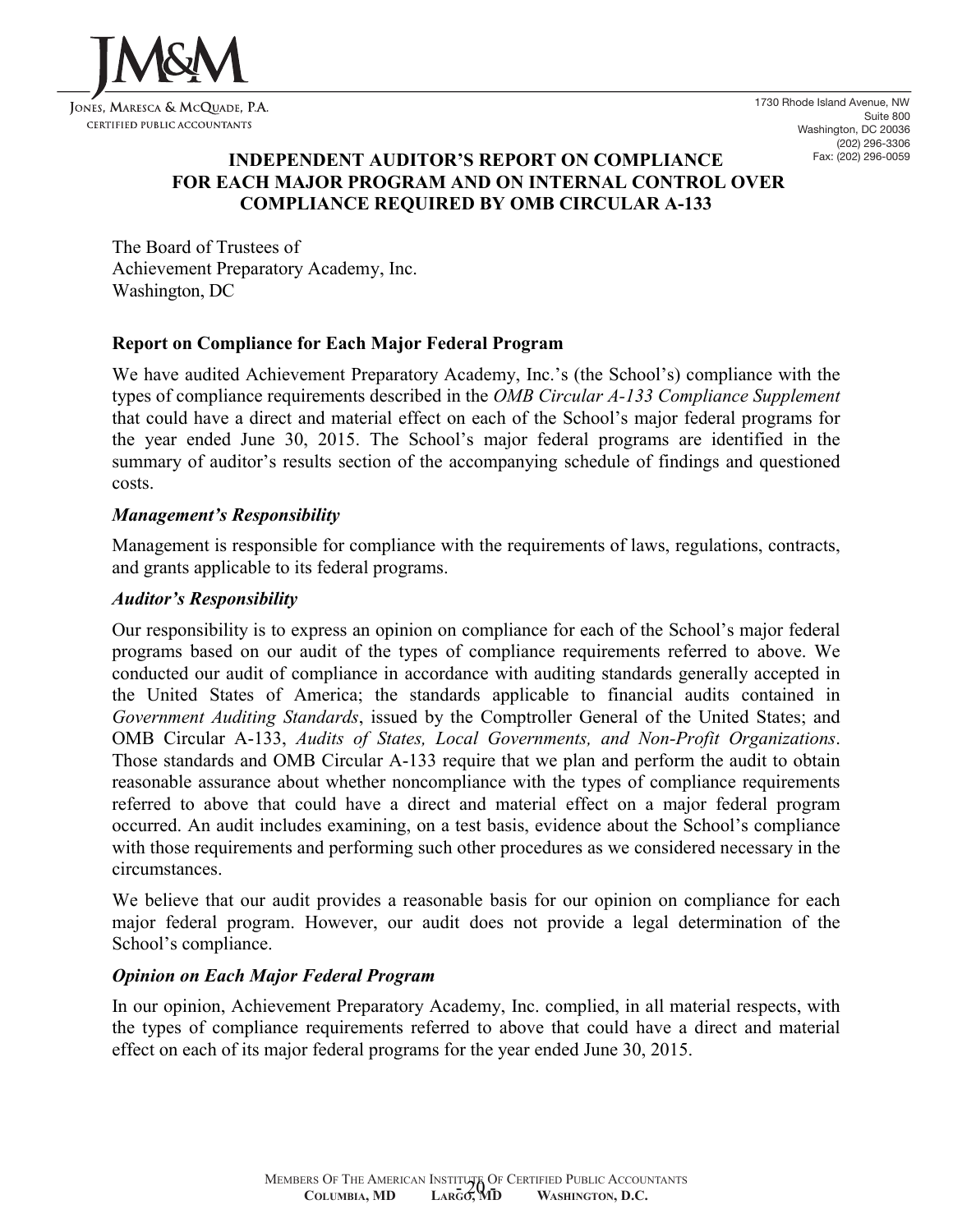## **Report on Internal Control Over Compliance**

Management of the School is responsible for establishing and maintaining effective internal control over compliance with the types of compliance requirements referred to above. In planning and performing our audit of compliance, we considered the School's internal control over compliance with the types of requirements that could have a direct and material effect on each major federal program to determine the auditing procedures that are appropriate in the circumstances for the purpose of expressing an opinion on compliance for each major federal program and to test and report on internal control over compliance in accordance with OMB Circular A-133, but not for the purpose of expressing an opinion on the effectiveness of internal control over compliance. Accordingly, we do not express an opinion on the effectiveness of the School's internal control over compliance.

A *deficiency in internal control over compliance* exists when the design or operation of a control over compliance does not allow management or employees, in the normal course of performing their assigned functions, to prevent, or detect and correct, noncompliance with a type of compliance requirement of a federal program on a timely basis. A *material weakness in internal control over compliance* is a deficiency, or combination of deficiencies, in internal control over compliance, such that there is a reasonable possibility that material noncompliance with a type of compliance requirement of a federal program will not be prevented, or detected and corrected, on a timely basis. A *significant deficiency in internal control over compliance* is a deficiency, or a combination of deficiencies, in internal control over compliance with a type of compliance requirement of a federal program that is less severe than a material weakness in internal control over compliance, yet important enough to merit attention by those charged with governance.

Our consideration of internal control over compliance was for the limited purpose described in the first paragraph of this section and was not designed to identify all deficiencies in internal control over compliance that might be material weaknesses or significant deficiencies. We did not identify any deficiencies in internal control over compliance that we consider to be material weaknesses. However, material weaknesses may exist that have not been identified.

The purpose of this report on internal control over compliance is solely to describe the scope of our testing of internal control over compliance and the results of that testing based on the requirements of OMB Circular A-133. Accordingly, this report is not suitable for any other purpose.

Jam Maruca & M'amade PA

Washington, DC October 21, 2015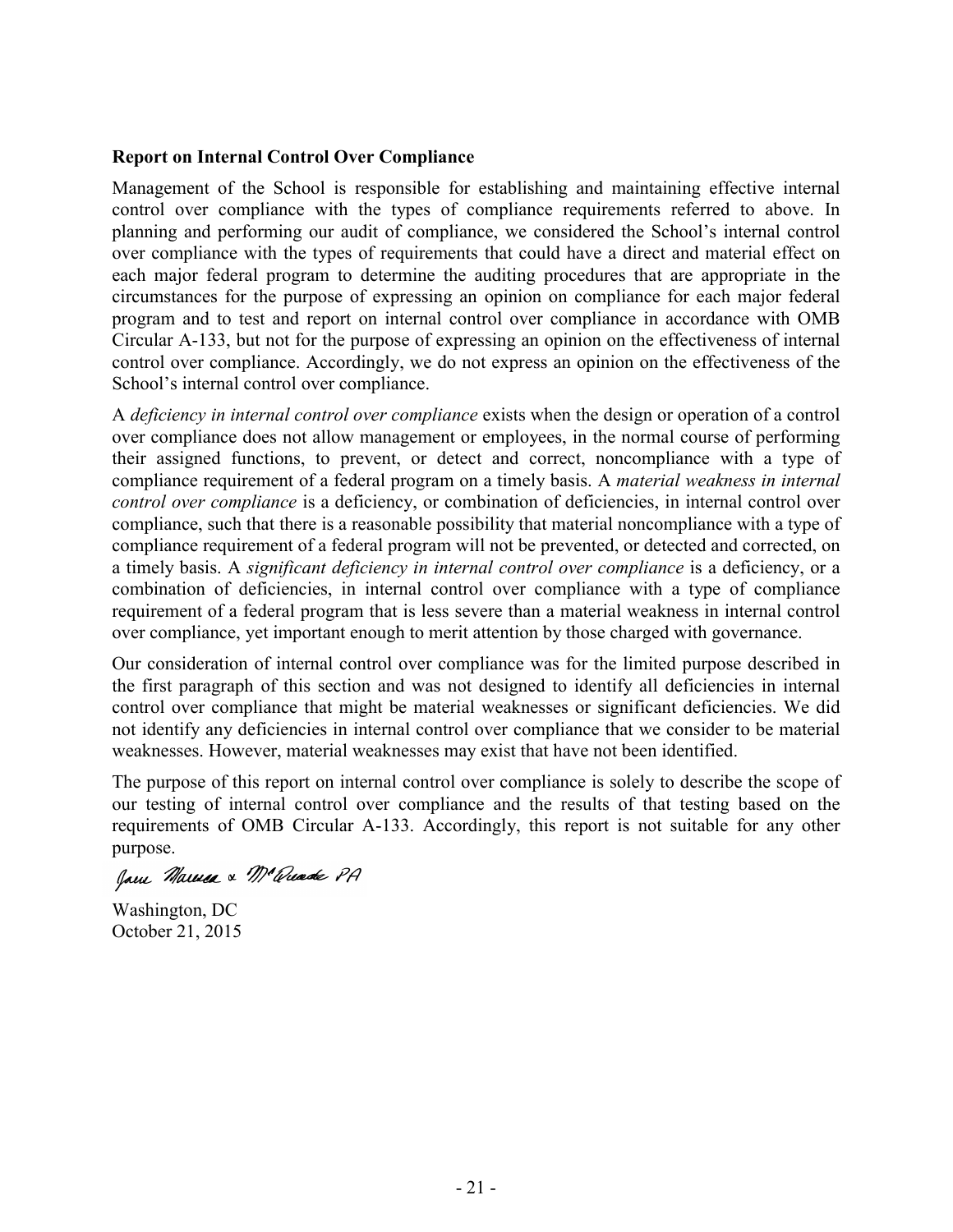#### **ACHIEVEMENT PREPARATORY ACADEMY, INC. SCHEDULE OF EXPENDITURES OF FEDERAL AWARDS JUNE 30, 2015**

| <b>Federal Grantor/Pass-through Grantor/</b><br><b>Program or Cluster Title</b>                                                                                               | <b>Federal CFDA</b><br><b>Grant Identification</b><br><b>Number</b><br><b>Number</b> |        | Federal<br><b>Expenditures</b> |           |  |
|-------------------------------------------------------------------------------------------------------------------------------------------------------------------------------|--------------------------------------------------------------------------------------|--------|--------------------------------|-----------|--|
| <b>U.S. Department of Education</b>                                                                                                                                           |                                                                                      |        |                                |           |  |
| Pass Through from District of Columbia Office of the                                                                                                                          |                                                                                      |        |                                |           |  |
| <b>State Superintendent of Education (OSSE)</b>                                                                                                                               |                                                                                      |        |                                |           |  |
| Title I-A Grants to Local Educational Agencies                                                                                                                                |                                                                                      |        |                                |           |  |
| Phase 15                                                                                                                                                                      | 84.010                                                                               | 52010A | S                              | 417,010   |  |
| Improving Teacher Quality State Grants (Title II)                                                                                                                             |                                                                                      |        |                                |           |  |
| Phase 15                                                                                                                                                                      | 84.027                                                                               | 52027A |                                | 129,991   |  |
| Phase 15                                                                                                                                                                      | 84.367                                                                               | 52367A |                                | 107,452   |  |
| DC School Choice Incentive Program:                                                                                                                                           |                                                                                      |        |                                |           |  |
| Increasing Academic Quality                                                                                                                                                   | 84.370                                                                               |        |                                | 222,672   |  |
| Replication and Growth                                                                                                                                                        | 84.370                                                                               |        |                                | 100,000   |  |
| <b>Total U.S. Department of Education</b>                                                                                                                                     |                                                                                      |        |                                | 977,125   |  |
| <b>U.S. Department of Agriculture - Food and Nutrition Service</b><br>Pass Through from District of Columbia Office of the<br><b>State Superintendent of Education (OSSE)</b> |                                                                                      |        |                                |           |  |
| <b>Child Nutrition Cluster</b>                                                                                                                                                |                                                                                      |        |                                |           |  |
| School Breakfast Program                                                                                                                                                      | 10.553                                                                               |        |                                | 73,539    |  |
| National School Lunch Program                                                                                                                                                 | 10.555                                                                               |        |                                | 156,584   |  |
| <b>Total U.S. Department of Agriculture</b>                                                                                                                                   |                                                                                      |        |                                | 230,123   |  |
| <b>TOTAL EXPENDITURES OF FEDERAL AWARDS</b>                                                                                                                                   |                                                                                      |        |                                | 1,207,248 |  |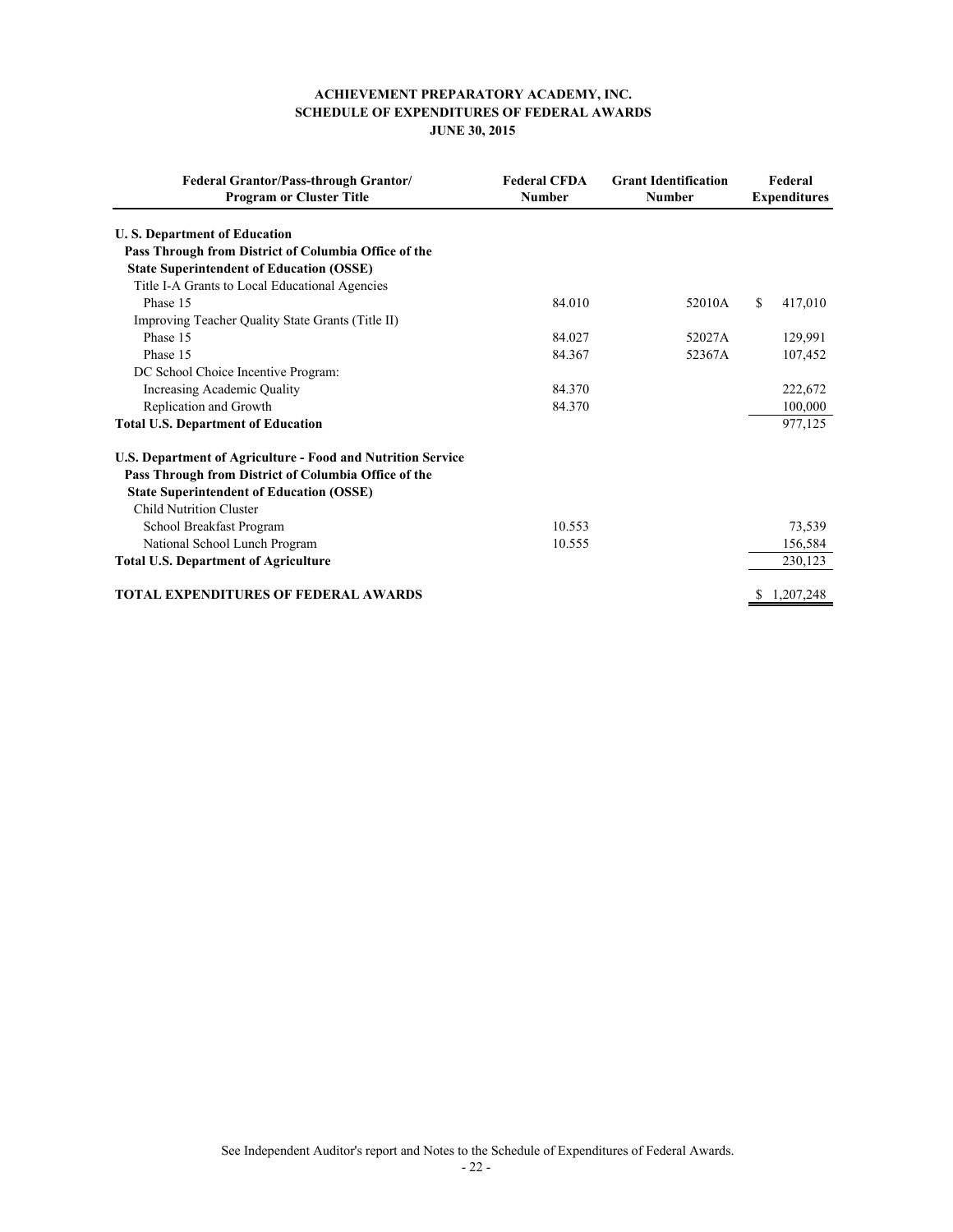## **ACHIEVEMENT PREPARATORY ACADEMY, INC. NOTES TO THE SCHEDULE OF EXPENDITURES OF FEDERAL AWARDS JUNE 30, 2015**

### **NOTE A – BASIS OF PRESENTATION**

The accompanying Schedule of Expenditures of Federal Awards (the "Schedule") includes the federal grant activity of the School under programs of the federal government for the year ended June 30, 2015. The information in the Schedule is presented in accordance with the requirements of the Office of Management and Budget ("OMB") Circular A-133, *Audits of States, Local Governments, and Non-Profit Organizations*. Because the Schedule presents only a selected portion of the operations of the School it is not intended to and does not present the financial position, changes in net assets or cash flows of the School.

### **NOTE B – SUMMARY OF SIGNIFICANT ACCOUNTING POLICIES**

Expenditures reported in the Schedule are reported on the accrual basis of accounting. Such expenditures are recognized following the cost principles contained in the OMB Circular A-122, *Cost Principles for Non-Profit Organizations*, wherein, certain types of expenses are not allowable or are limited as to reimbursement. Pass-through entity identifying numbers are presented where available.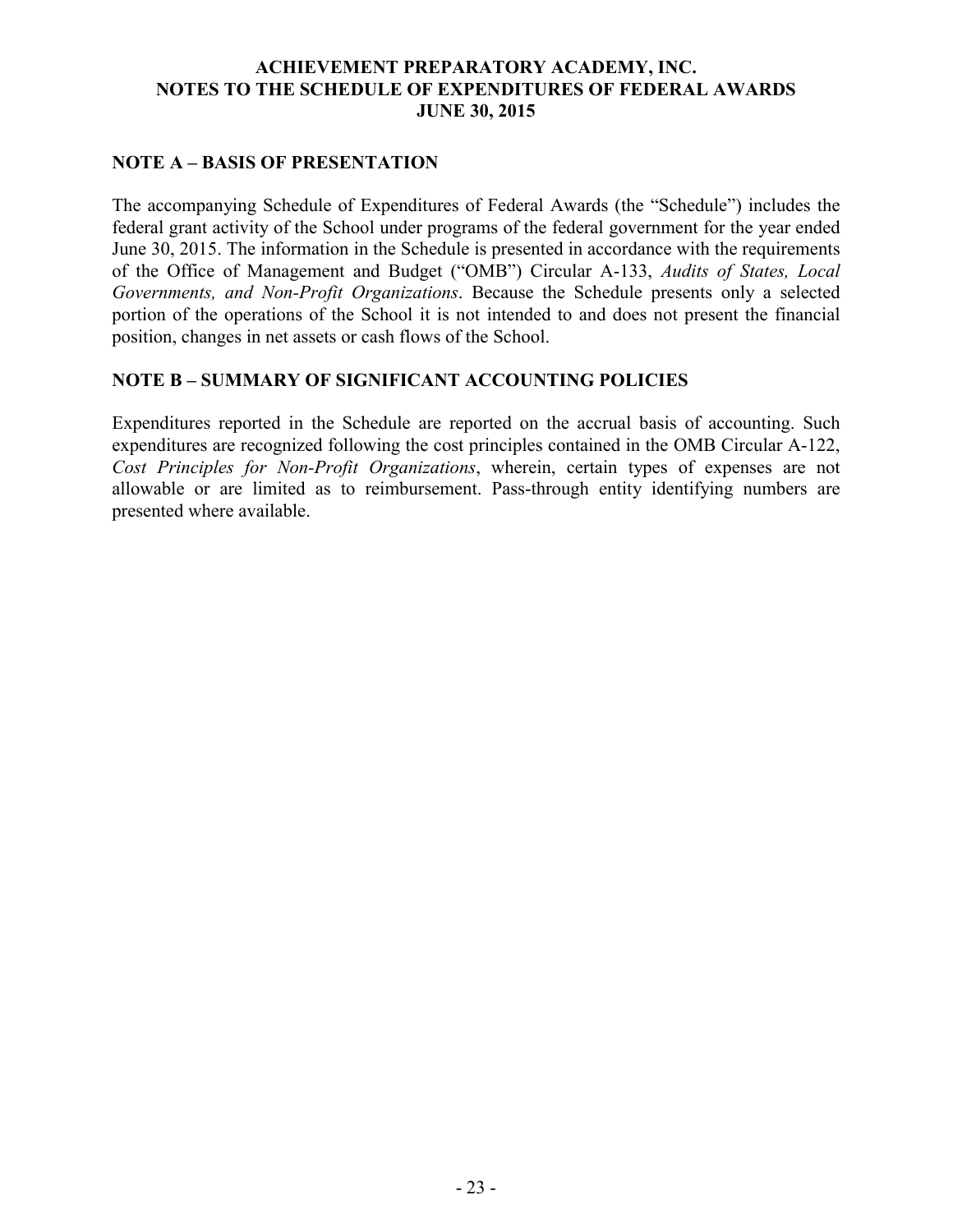## **ACHIEVEMENT PREPARATORY ACADEMY, INC. SCHEDULE OF FINDINGS AND QUESTIONED COSTS JUNE 30, 2015**

# **SECTION I - SUMMARY OF AUDITOR'S RESULTS**

# *Financial Statements*

| Type of report issued on the financial statements                                                          | Unmodified                                           |
|------------------------------------------------------------------------------------------------------------|------------------------------------------------------|
| Internal control over financial reporting:                                                                 |                                                      |
| Material weakness identified?<br>Significant deficiencies identified that are not                          | N <sub>o</sub>                                       |
| considered to be material weakness?                                                                        | N <sub>0</sub>                                       |
| Noncompliance material to financial statements noted?                                                      | N <sub>o</sub>                                       |
| <b>Federal Awards</b>                                                                                      |                                                      |
| Type of auditor's report issued on compliance for<br>major programs:                                       | Unmodified                                           |
| Internal control over major programs:                                                                      |                                                      |
| Material weakness identified?<br>Significant deficiencies identified that are not                          | N <sub>o</sub>                                       |
| considered to be material weakness?                                                                        | No                                                   |
| Any audit findings disclosed that are required to be<br>reported under section $510(a)$ of Circular A-133? | No                                                   |
| <b>Major programs</b>                                                                                      |                                                      |
| Name of Federal Program:<br><b>CFDA</b> Number                                                             | Title 1 Grants to local Education Agencies<br>84.010 |
| Name of Federal Program:<br><b>CFDA</b> Number                                                             | DC School Choice Incentive Program<br>84.370         |
| Dollar threshold used to distinguish between<br>type A and type B programs:                                | \$300,000                                            |
| Auditee qualified as low-risk auditee?                                                                     | N <sub>o</sub>                                       |